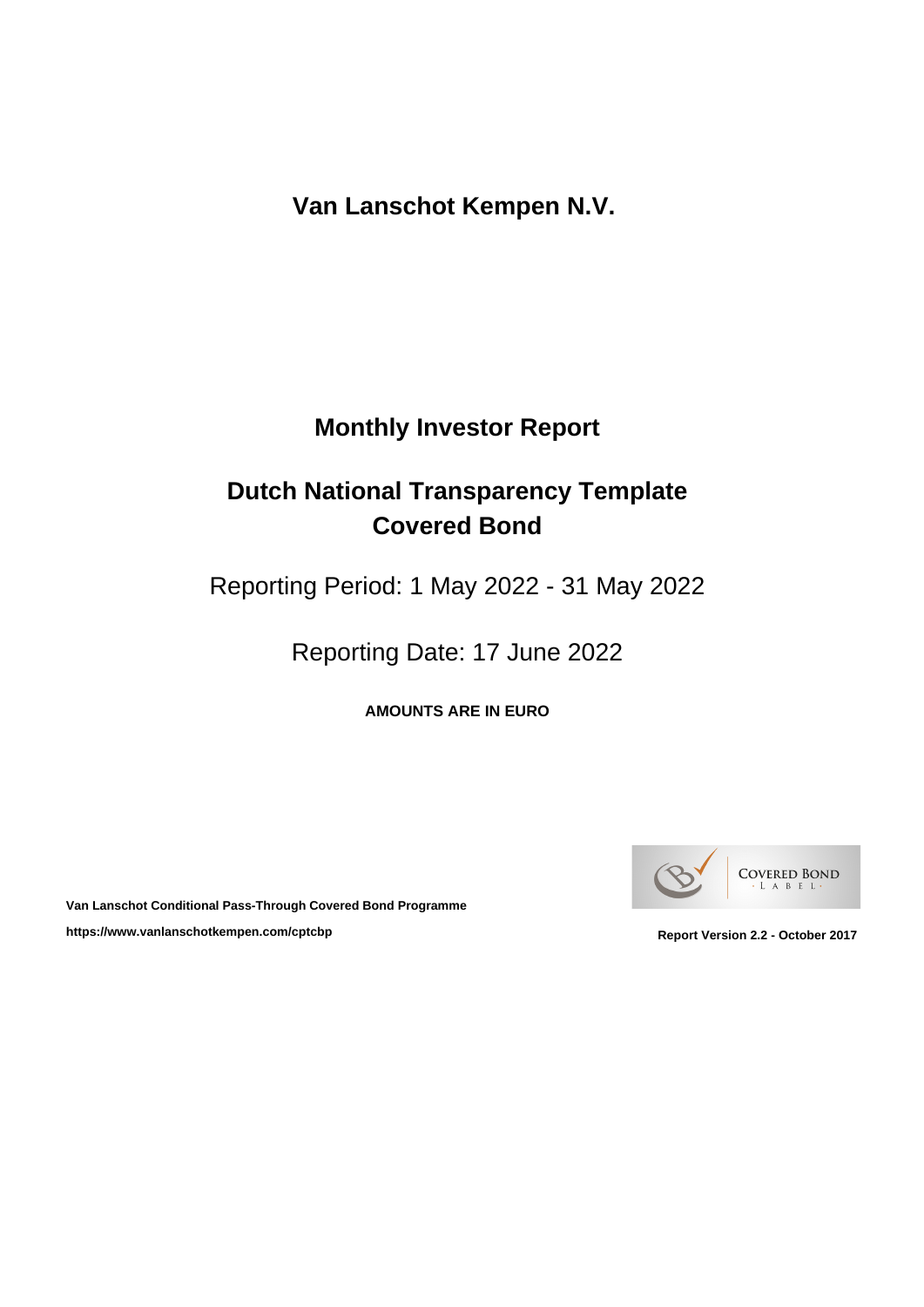### **Table of Contents**

|                                                   | Page           |
|---------------------------------------------------|----------------|
| <b>Covered Bonds</b>                              | $\mathbf{3}$   |
| <b>Asset Cover Test</b>                           | $\overline{4}$ |
| <b>Counterparty Credit Ratings &amp; Triggers</b> | 5              |
| Ledgers & Investments                             | 6              |
| Regulatory Information                            | $\overline{7}$ |
| Stratifications                                   | 8              |
| Glossary                                          | 26             |
| <b>Contact Information</b>                        | 29             |
|                                                   |                |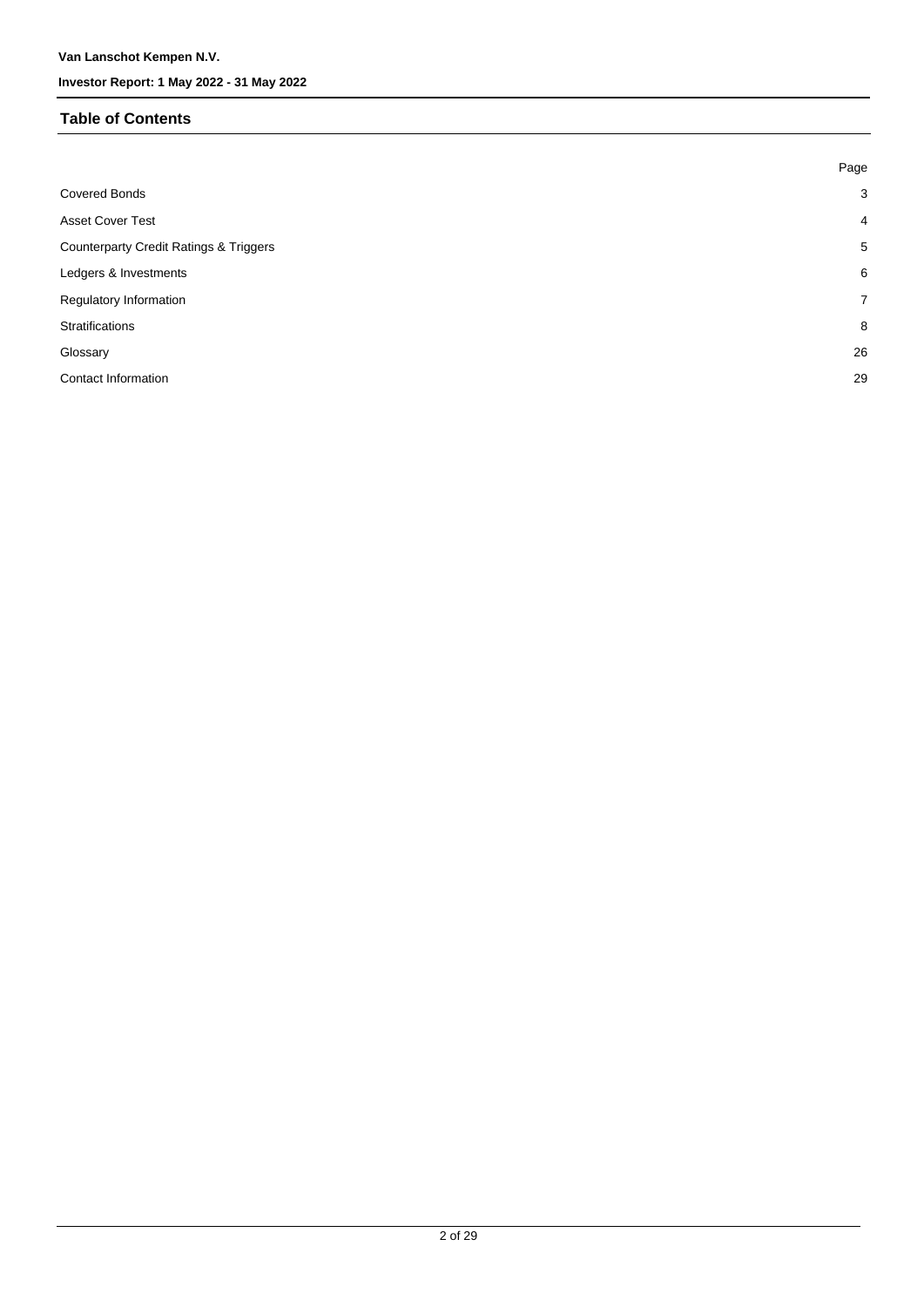### **Covered Bonds**

| Series    | <b>ISIN</b>  | Currencv   | <b>Initial Principal</b><br>Balance* | Outstanding<br>Amount* | Coupon  | <b>Issuance</b><br>Date | Maturity<br>Date | <b>IRS Counterparty</b> | Redemption<br>Type | <b>LCR HQLA</b><br>Category |
|-----------|--------------|------------|--------------------------------------|------------------------|---------|-------------------------|------------------|-------------------------|--------------------|-----------------------------|
| Serie 2   | XS1224002474 | <b>EUR</b> | 500,000,000                          | 0.00                   | 0.2750% | 28/04/15                | 28/04/22         |                         | Pass-through       |                             |
| l Serie 3 | XS1387192435 | <b>EUR</b> | 500,000,000                          | 500,000,000            | 0.3750% | 31/03/16                | 31/03/23         |                         | Pass-through       |                             |
| Serie 4   | XS1565570212 | <b>EUR</b> | 500,000,000                          | 500,000,000            | 0.8750% | 15/02/17                | 15/02/27         |                         | Pass-through       |                             |

\* Amounts to be reported in the relevant currency, and also the euro-equivalent amounts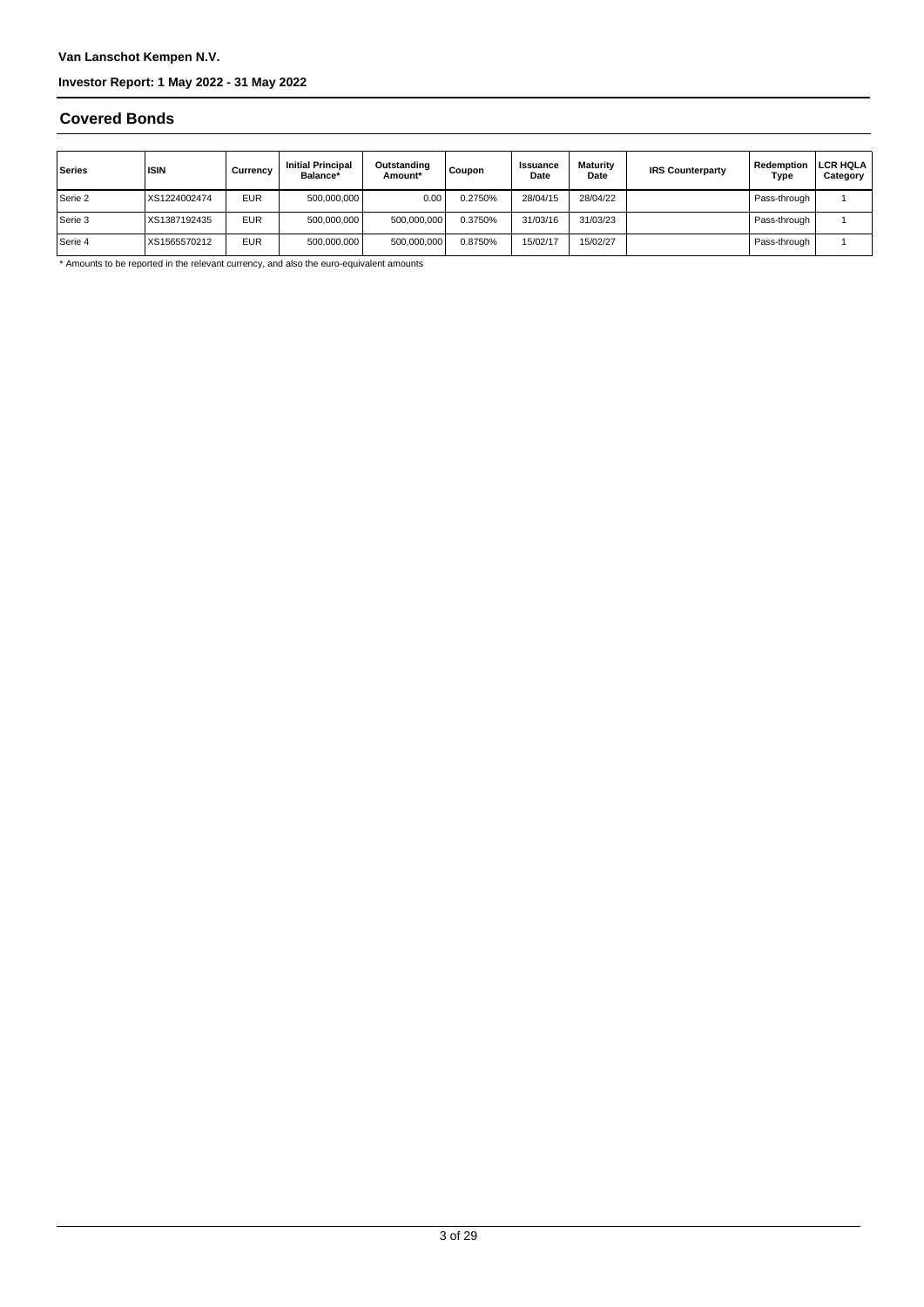### **Asset Cover Test**

| <b>Asset Cover Test</b>                     |                  |
|---------------------------------------------|------------------|
| Α                                           | 1,174,363,795.36 |
| B                                           | 1,711,219.43     |
| C                                           | 0.00             |
| D                                           | 0.00             |
| Е                                           | 0.00             |
| X                                           | 0.00             |
| Y                                           | 0.00             |
| $\mathsf Z$                                 | 0.00             |
| A+B+C+D+E-X-Y-Z                             | 1,176,075,014.79 |
| Outstanding bonds                           | 1,000,000,000.00 |
| Pass/Fail                                   | Pass             |
| <b>ACT Cover Ratio</b>                      | 117.61%          |
| Parameters                                  |                  |
| Asset percentage                            | 95.00%           |
| Cap LTV Cut-Off indexed valuation % non-NHG | 80.00%           |
| Cap LTV Cut-Off indexed valuation % NHG     |                  |
| % of Index Increases                        | 90.00%           |
| % of Index Decreases                        | 100.00%          |
| Reserve Fund Required Amount                | 2,225,513.70     |
| Supplemental Liquidity Reserve Amount       |                  |
| Deduction Set-Off                           | 58,075,143.74    |
| Ratings                                     |                  |
| S&P                                         | AAA              |
| Moody's                                     | N/A              |
| Fitch                                       | AAA              |
| Other                                       |                  |
| UCITS compliant                             | True             |
| CRR compliant                               | True             |
| ECBC Label compliant                        | True             |
| Overcollateralisation                       |                  |
| Legally required minimum OC                 | 5.00%            |
| Documented minimum OC                       | 15.00%           |
| Available Nominal OC                        | 28.97%           |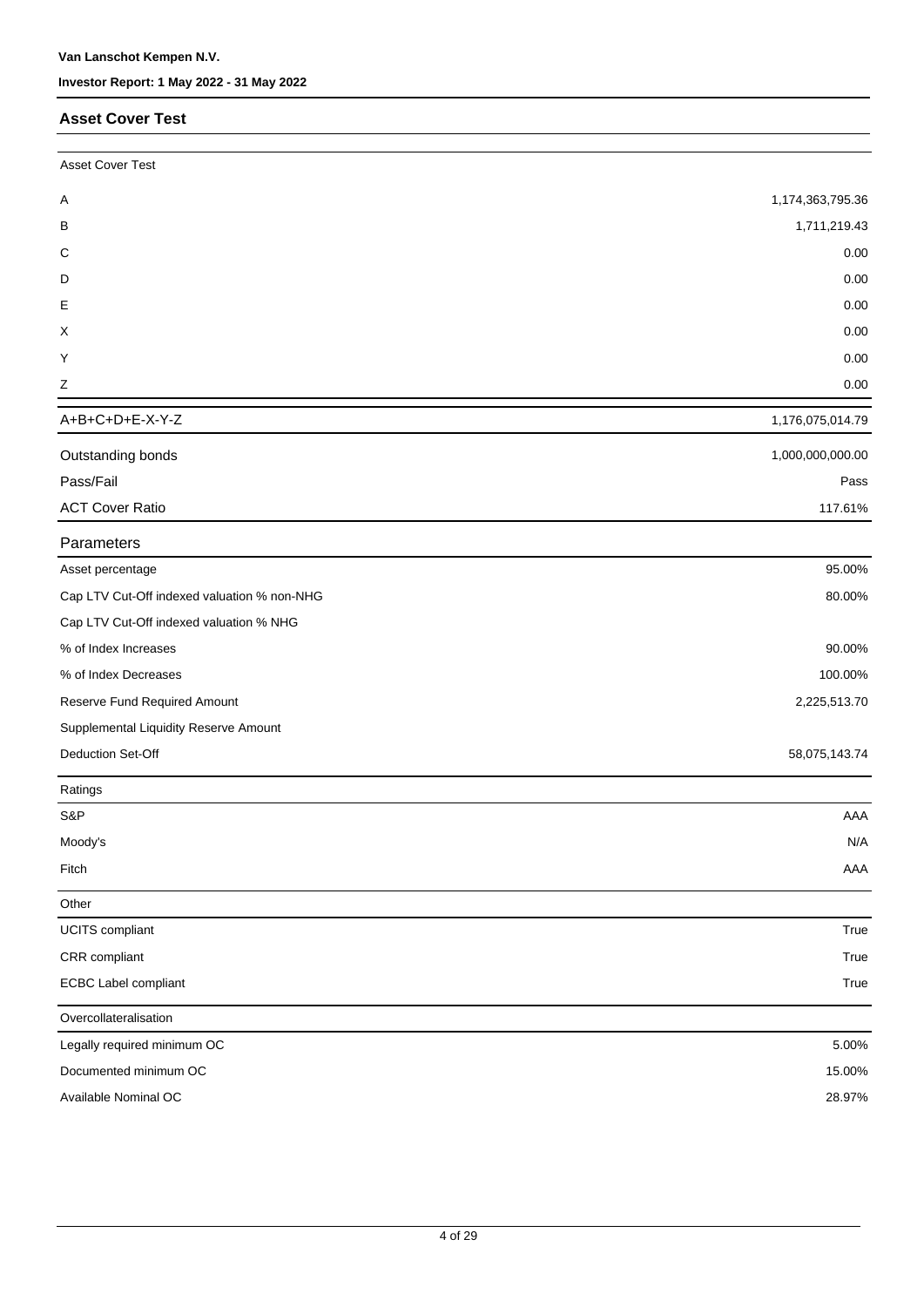### **Counterparty Credit Ratings & Triggers**

|                         |                                            | S&P (ST/LT)       |                   | Moody's (ST/LT)   |                   | Fitch (ST/LT)     |                   | <b>DBRS (ST/LT)</b> |                   |                                                                                   |  |
|-------------------------|--------------------------------------------|-------------------|-------------------|-------------------|-------------------|-------------------|-------------------|---------------------|-------------------|-----------------------------------------------------------------------------------|--|
| Role                    | Party                                      | Rating<br>trigger | Current<br>rating | Rating<br>trigger | Current<br>rating | Rating<br>trigger | Current<br>rating | Rating<br>trigger   | Current<br>rating | Consequence if breached*                                                          |  |
| <b>CBC Account Bank</b> | Société Générale S.A.,<br>Amsterdam Branch | / A               | $A-1/A$           |                   |                   | F1/A              | F1/A              |                     |                   | Issuer Account Bank might be<br>replaced or any other action<br>might be taken    |  |
| l Issuer                | Van Lanschot Kempen<br>N.V.                | $A-1/A$           | $A-2$ / BBB+      |                   |                   | F1/A              | $F2/BBB+$         |                     |                   | An additional amount to cover<br>the set-off risk should be taken<br>into account |  |

\* Event is triggered if credit rating is below the rating as mentioned in the table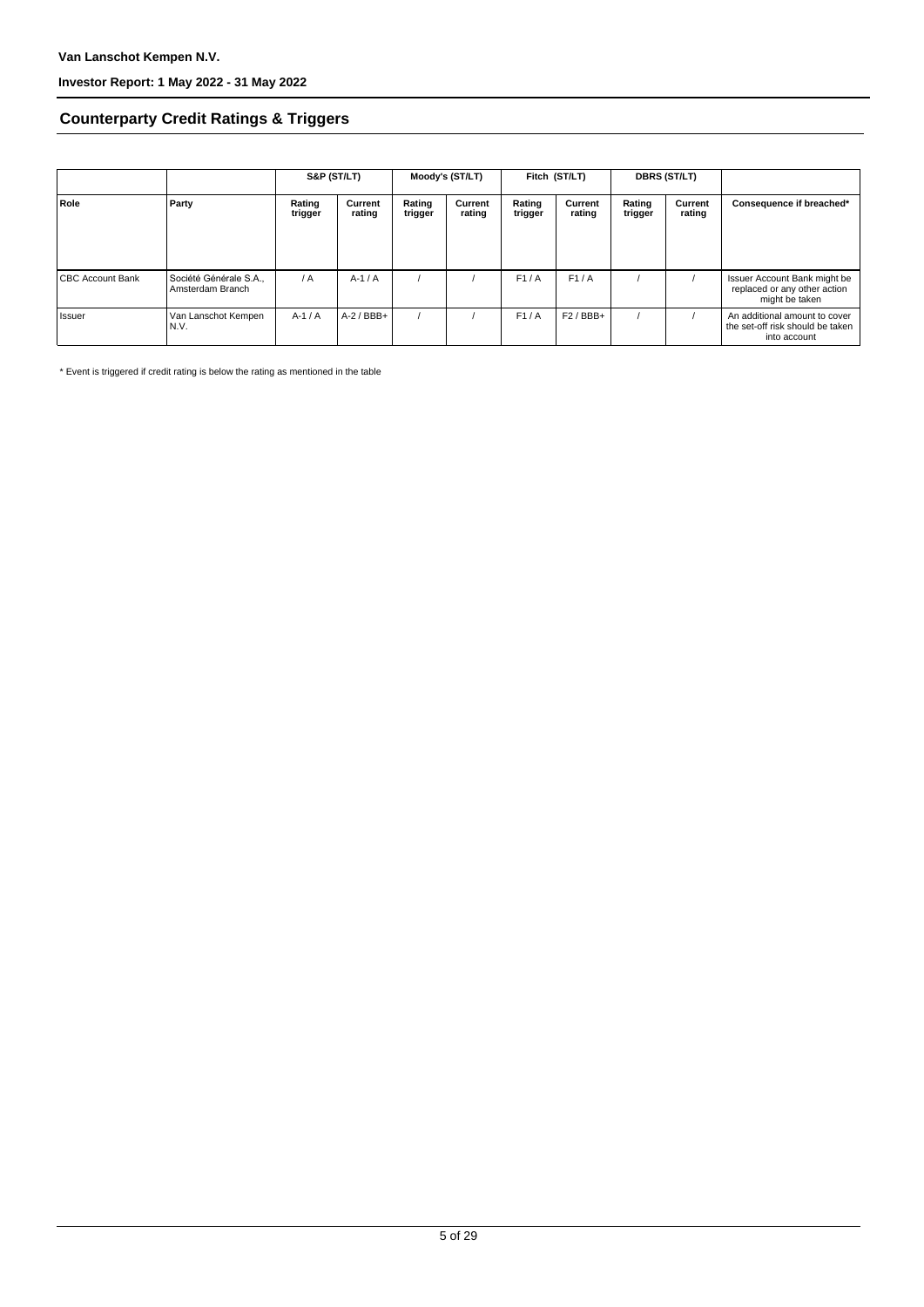### **Ledgers & Investments**

### **Ledgers**

| <b>Total</b>            | 1,694,691.78 |
|-------------------------|--------------|
| Reserve Fund Ledger     | 1,694,691.78 |
| <b>Principal Ledger</b> | 0.00         |
| Revenue Ledger          | 0.00         |

#### **Investments**

| <b>Substitution Assets Balance</b> | 0.001 |
|------------------------------------|-------|
| Authorised Investments Balance     | 0.001 |
| <b>Total</b>                       | 0.001 |

### **Liquidity Buffer**

| Outflows                          | 1,077,781.12     |
|-----------------------------------|------------------|
| <b>Required Liquidity Buffer</b>  | 1,077,781.12     |
|                                   |                  |
| Inflows                           | 19,401,492.00    |
| Cash                              | 1,711,219.43     |
| <b>Bonds</b>                      |                  |
| <b>Available Liquidity Buffer</b> | 21, 112, 711. 43 |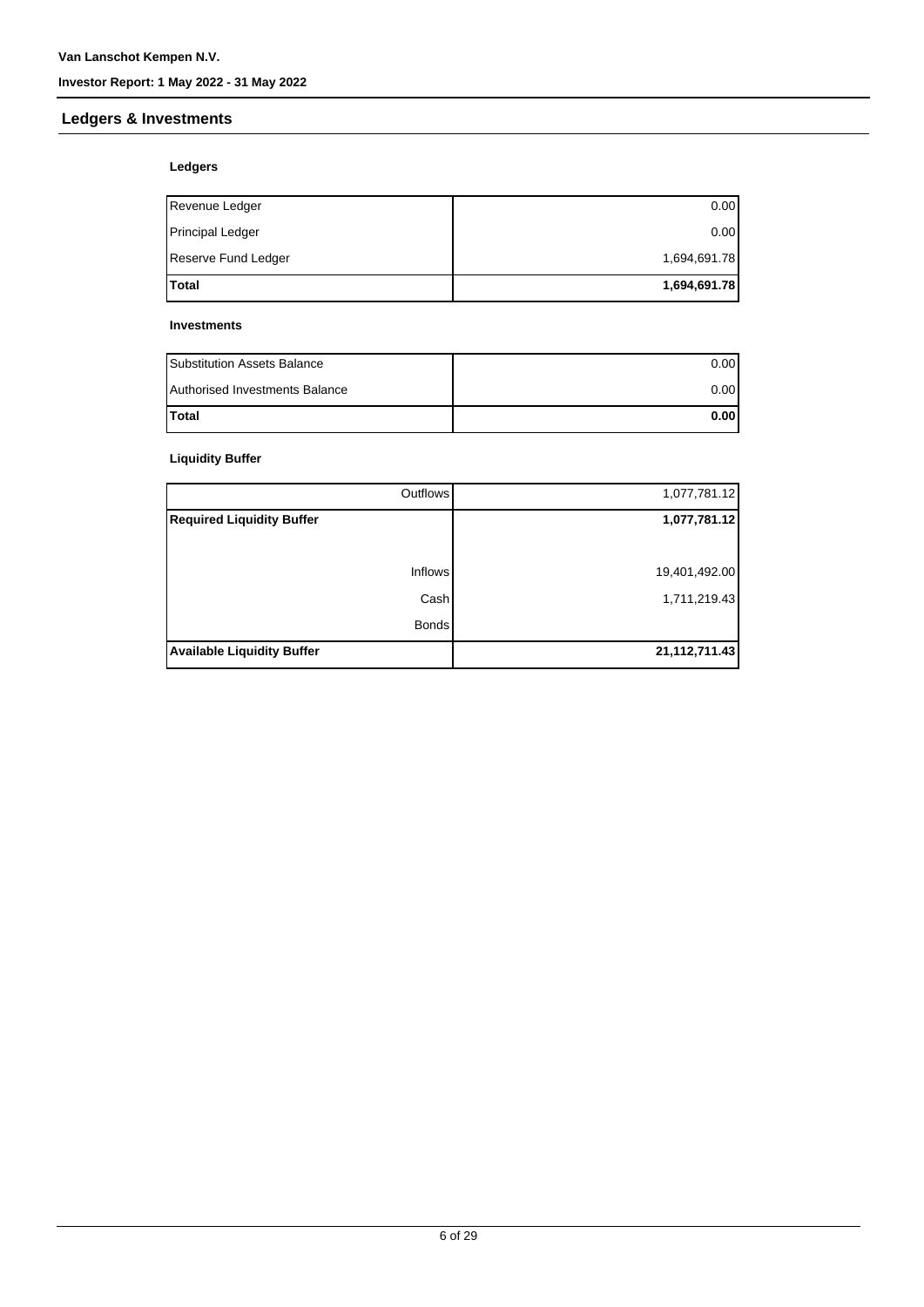#### **Regulatory Information**

#### **CRR Article 129**

**Article 129 CRR "Exposures in the form of covered bonds" (7) Exposures in the form of covered bonds are eligible for preferential treatment, provided that the institution investing in the covered bonds can demonstrate to the competent authorities that: (a)** it receives portfolio information at least on: (i) the value of the covered pool and outstanding covered bonds; value of the cover pool table Portfolio characteristics

| value of the outstanding covered bonds table Covered Bonds                                                            |                                                                                                                   |
|-----------------------------------------------------------------------------------------------------------------------|-------------------------------------------------------------------------------------------------------------------|
| (ii) the geographical distribution and type of cover assets,<br>loan size, interest rate and currency risks;          |                                                                                                                   |
| geographical distribution of cover assets table 14 Geographical Distribution                                          |                                                                                                                   |
|                                                                                                                       | type of cover assets table Portfolio Characteristics                                                              |
|                                                                                                                       | Joan size table 3 Outstanding Loan Amount                                                                         |
|                                                                                                                       | interest rate risk and currency risk table Covered Bonds for coupon and currency information of the covered bonds |
|                                                                                                                       | table 10 Coupon for coupons of mortgages                                                                          |
|                                                                                                                       | table Counterparty Ratings & Triggers for IRS/TRS information                                                     |
|                                                                                                                       | See base prospectus for information about hedging                                                                 |
|                                                                                                                       | Only EUR denominated mortgages: see BP                                                                            |
| (iii) the maturity structure of cover assets and covered<br>bonds; and                                                |                                                                                                                   |
| maturity structure of cover assets table 6 Legal Maturity                                                             |                                                                                                                   |
| maturity structure of covered bonds table Covered Bonds                                                               |                                                                                                                   |
| (iv) the percentage of loans more than ninety days past<br>due;                                                       | table Delinquencies                                                                                               |
| (b) the issuer makes the information referred to in point (a)<br>available to the institution at least semi annually. | table Portfolio Characteristics                                                                                   |
|                                                                                                                       |                                                                                                                   |

#### **Overcollateralisation**

| Legally required minimum OC | table Asset Cover Test |
|-----------------------------|------------------------|
| Documented minimum OC       | table Asset Cover Test |
| Nominal OC                  | table Asset Cover Test |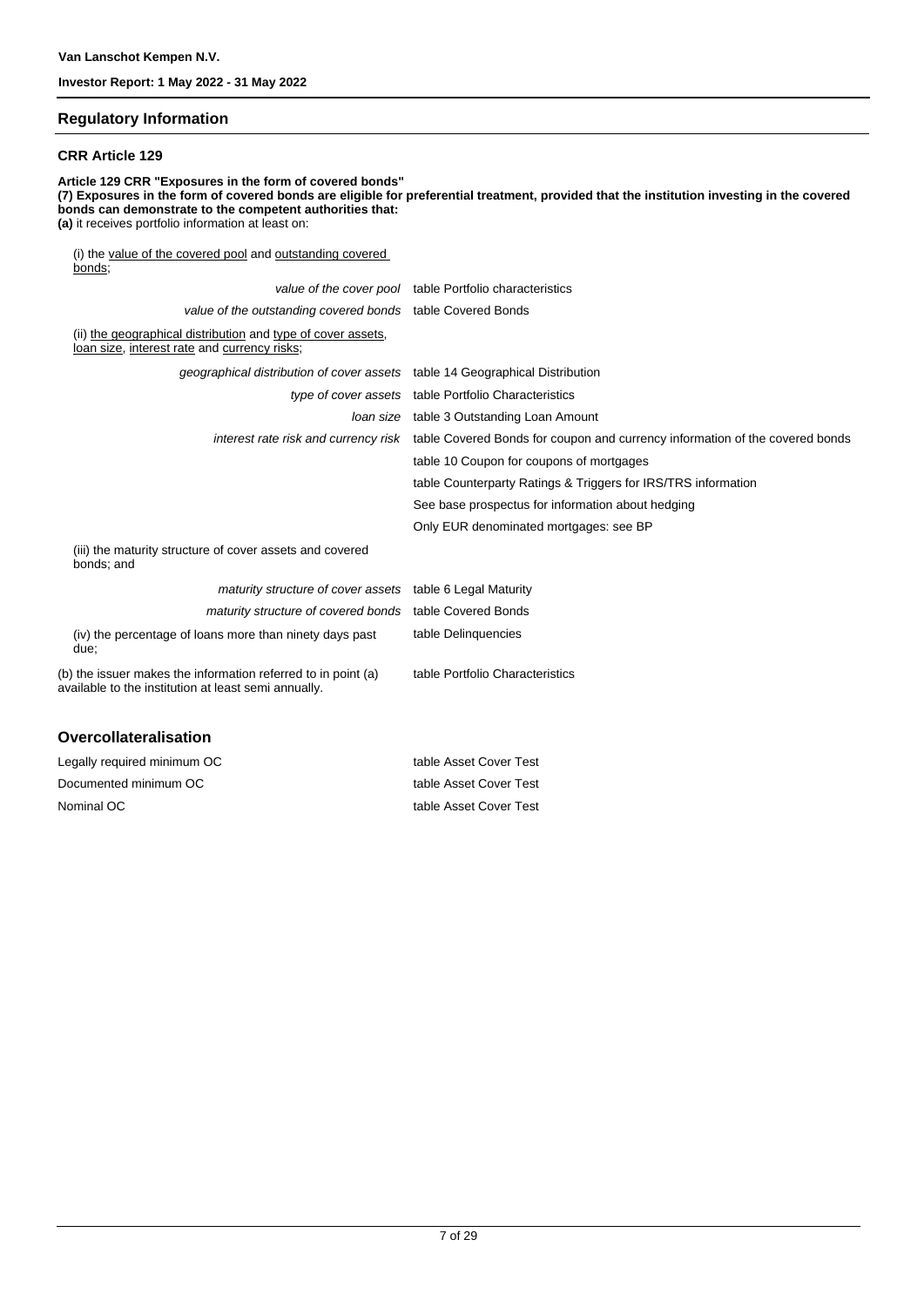### **Stratifications**

| <b>Portfolio Characteristics</b>                             |                             |
|--------------------------------------------------------------|-----------------------------|
| Principal amount                                             | 1,287,998,272.53            |
| Value of saving deposits                                     | 0.00                        |
| Net principal balance                                        | 1,287,998,272.53            |
| <b>Construction Deposits</b>                                 | 3,332,413.12                |
| Net principal balance excl. Construction and Saving Deposits | 1,284,665,859.41            |
| Number of loans                                              | 2,713                       |
| Number of loanparts                                          | 5,083                       |
| Average principal balance (borrower)                         | 474,750.56                  |
| Average principal balance (loanpart)                         | 253,393.33                  |
| Weighted average current interest rate                       | 1.93%                       |
| Weighted average maturity (in years)                         | 20.65                       |
| Weighted average remaining time to interest reset (in years) | 8.00                        |
| Weighted average seasoning (in years)                        | 9.25                        |
| Weighted average CLTOMV                                      | 62.39%                      |
| Weighted average CLTIMV                                      | 45.51%                      |
| Maximum current interest rate                                | 6.25%                       |
| Minimum current interest rate                                | 0.08%                       |
| Type of cover assets:                                        | Dutch Residential Mortgages |
| Currency Portfolio:                                          | <b>EUR</b>                  |
| Frequency of publication National Transparancy Template:     | Monthly                     |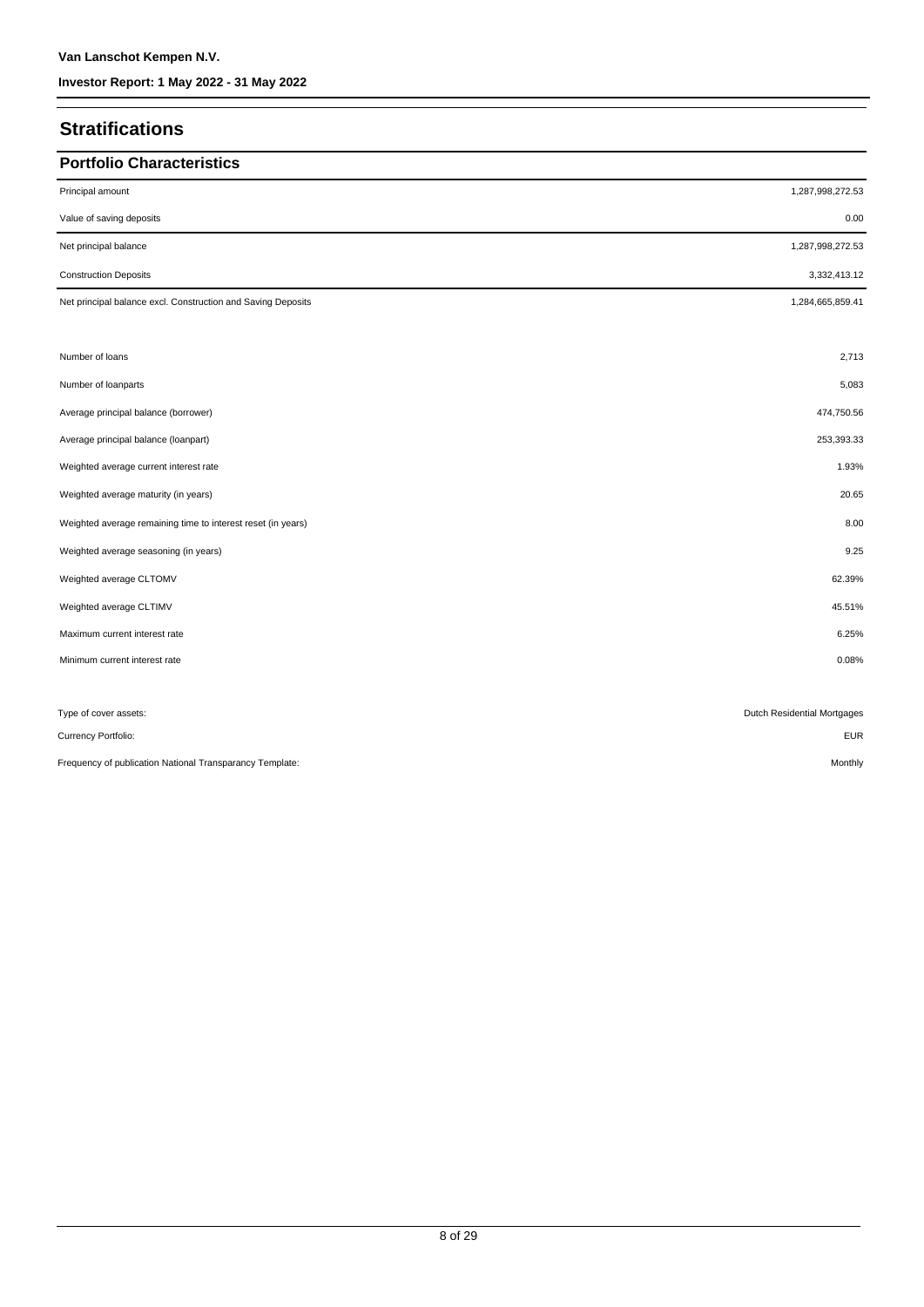### **Van Lanschot Kempen N.V.**

### **Investor Report: 1 May 2022 - 31 May 2022**

### **1. Delinquencies**

| From $(>)$ | Until $($ $\leq$ $=$ $)$ | <b>Arrears Amount</b> | Aggregate<br><b>Outstanding Not.</b><br>Amount | % of Total | Nr of Mortgage<br>Loanparts | % of Total | Weighted<br>Average<br>Coupon | Weighted<br>Average<br><b>Maturity</b> | Weighted<br>Average<br><b>CLTIMV</b> |
|------------|--------------------------|-----------------------|------------------------------------------------|------------|-----------------------------|------------|-------------------------------|----------------------------------------|--------------------------------------|
|            | Performing               | 0.00                  | 1,279,570,148.96                               | 99.35%     | 5,056                       | 99.47%     | 1.93%                         | 20.64                                  | 45.53%                               |
| $\leq$     | 30 days                  | 0.00                  | 0.00                                           | 0.00%      | 0                           | 0.00%      | 0.00%                         | 0.00                                   | 0.00%                                |
| 30 days    | 60 days                  | 0.00                  | 8,105,944.53                                   | 0.63%      | 23                          | 0.45%      | 1.89%                         | 21.71                                  | 41.87%                               |
| 60 days    | 90 days                  | 0.00                  | 322,179.04                                     | 0.03%      | 4                           | 0.08%      | 1.45%                         | 24.29                                  | 56.13%                               |
| 90 days    | 120 days                 | 0.00                  | 0.00                                           | 0.00%      | $\mathbf 0$                 | 0.00%      | 0.00%                         | 0.00                                   | 0.00%                                |
| 120 days   | 150 days                 | 0.00                  | 0.00                                           | 0.00%      | 0                           | 0.00%      | 0.00%                         | 0.00                                   | 0.00%                                |
| 150 days   | 180 days                 | 0.00                  | 0.00                                           | 0.00%      | 0                           | 0.00%      | $0.00\%$                      | 0.00                                   | 0.00%                                |
| 180 days   | $\geq$                   | 0.00                  | 0.00                                           | $0.00\%$   | 0                           | $0.00\%$   | $0.00\%$                      | 0.00                                   | $0.00\%$                             |
|            | <b>Total</b>             | 0.00                  | 1,287,998,272.53                               | 100.00%    | 5,083                       | 100.00%    | 1.93%                         | 20.65                                  | 45.51%                               |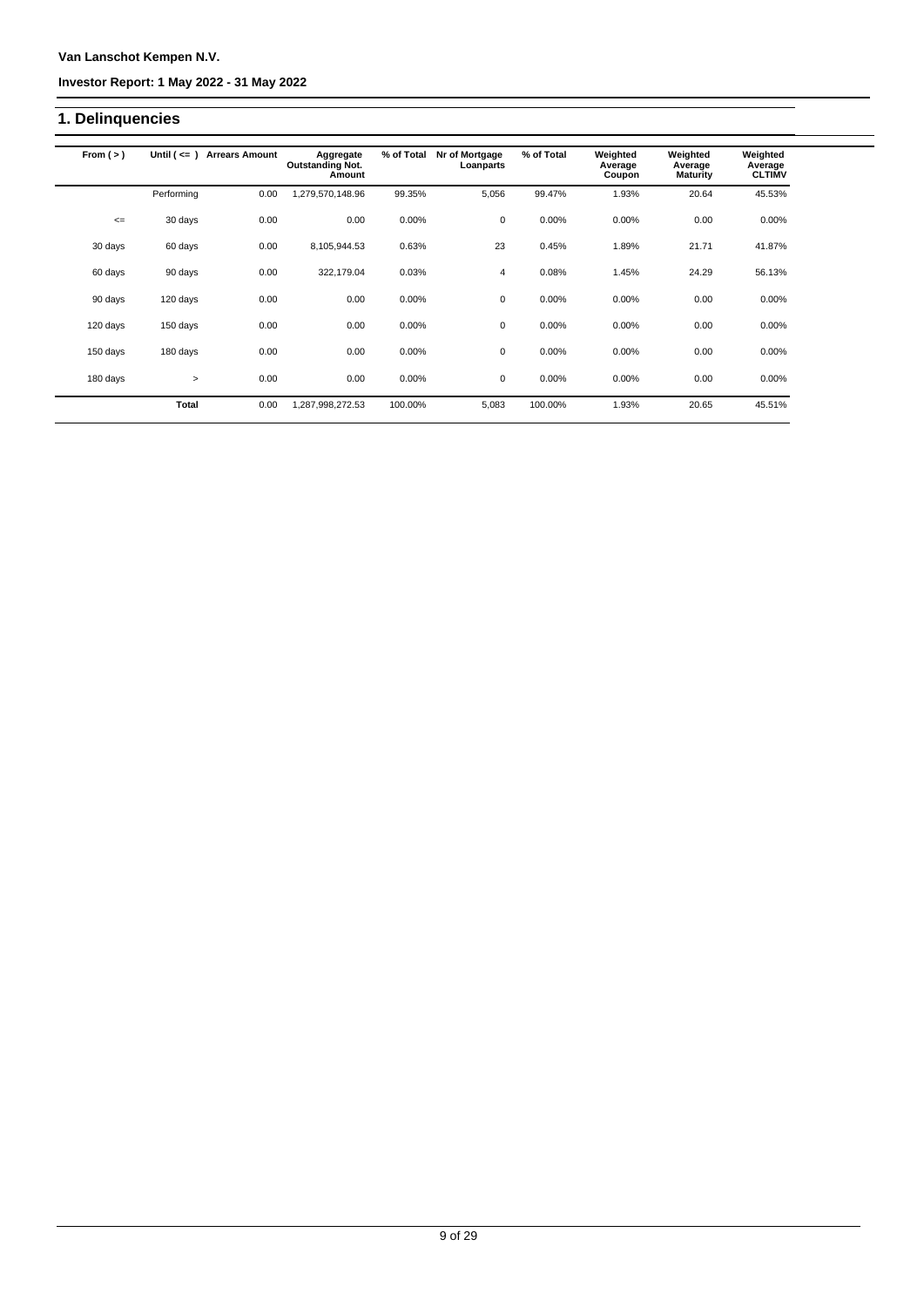# **2. Redemption Type**

|               |       | <b>Aggregate Outstanding Amount</b> | % of Total | Nr of Loanparts | % of Total | <b>Weighted Average</b><br>Coupon | <b>Weighted Average</b><br>Maturity (year) | <b>Weighted Average</b><br><b>CLTIMV</b> |
|---------------|-------|-------------------------------------|------------|-----------------|------------|-----------------------------------|--------------------------------------------|------------------------------------------|
| Annuity       |       | 301,772,080.40                      | 23.43%     | 1,121           | 22.05%     | 1.75%                             | 25.95                                      | 54.71%                                   |
| Investment    |       | 30,716,133.88                       | 2.38%      | 125             | 2.46%      | 2.19%                             | 11.40                                      | 46.75%                                   |
| Interest Only |       | 852,674,355.51                      | 66.20%     | 3.272           | 64.37%     | 1.99%                             | 19.28                                      | 42.21%                                   |
| Life          |       | 34,149,856.77                       | 2.65%      | 219             | 4.31%      | 2.13%                             | 10.29                                      | 41.42%                                   |
| Linear        |       | 68.685.845.97                       | 5.33%      | 346             | 6.81%      | 1.76%                             | 23.72                                      | 47.59%                                   |
|               | Total | 1,287,998,272.53                    | 100.00%    | 5,083           | 100.00%    | 1.93%                             | 20.65                                      | 45.51%                                   |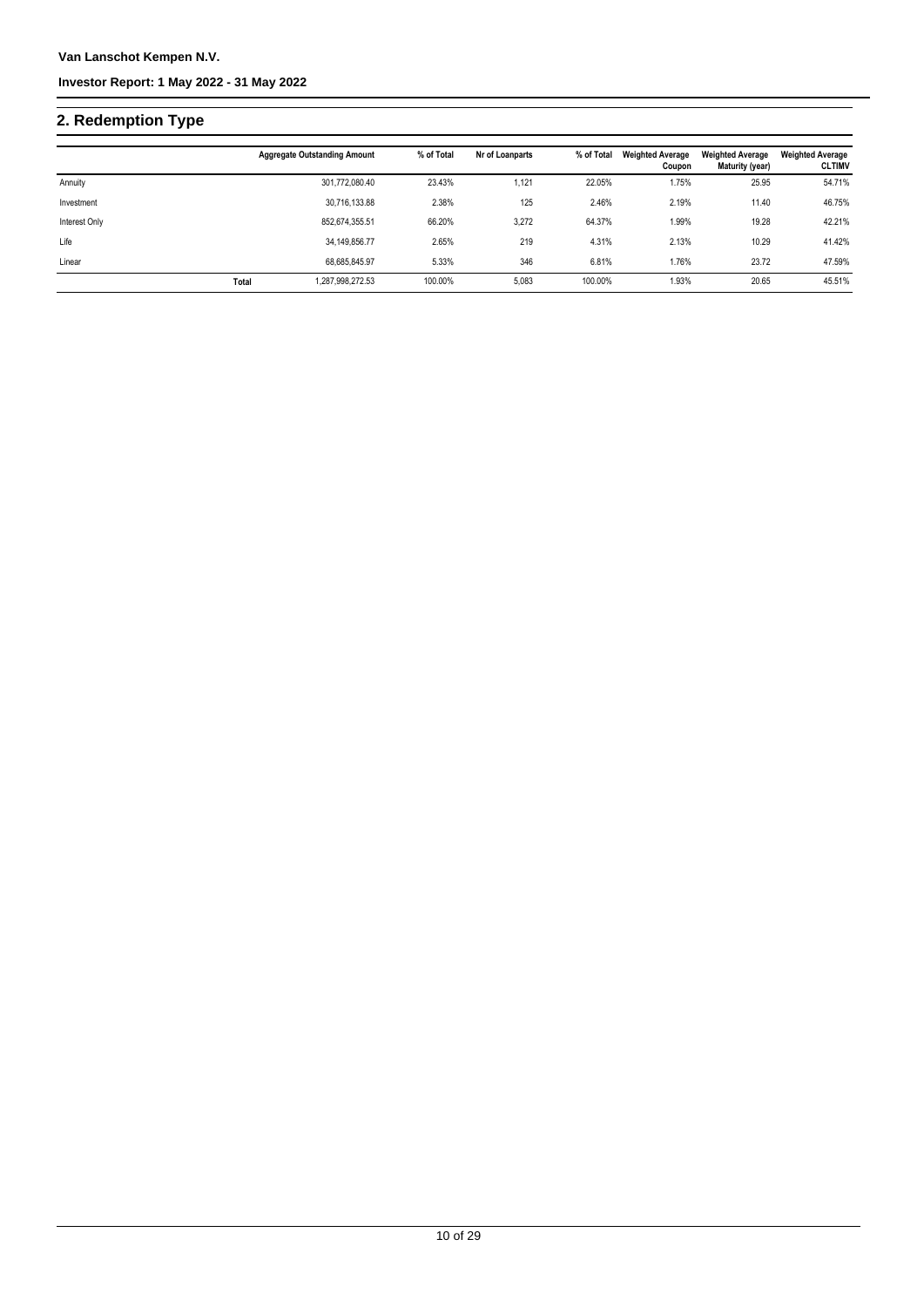## **3. Outstanding Loan Amount**

|                     |       | <b>Aggregate Outstanding Amount</b> | % of Total | Nr of Loans | % of Total | <b>Weighted Average</b><br>Coupon | <b>Weighted Average</b><br>Maturity (year) | <b>Weighted Average</b><br><b>CLTIMV</b> |
|---------------------|-------|-------------------------------------|------------|-------------|------------|-----------------------------------|--------------------------------------------|------------------------------------------|
| $= 25,000$          |       | 796,054.00                          | 0.06%      | 54          | 1.99%      | 2.35%                             | 9.87                                       | 2.93%                                    |
| 25,000 - 50,000     |       | 2,686,847.98                        | 0.21%      | 70          | 2.58%      | 2.21%                             | 9.57                                       | 7.08%                                    |
| $50,000 - 75,000$   |       | 6,384,749.18                        | 0.50%      | 101         | 3.72%      | 2.20%                             | 11.55                                      | 11.00%                                   |
| 75,000 - 100,000    |       | 8,746,251.98                        | 0.68%      | 98          | 3.61%      | 2.18%                             | 11.84                                      | 14.97%                                   |
| 100,000 - 150,000   |       | 28,008,265.18                       | 2.17%      | 217         | 8.00%      | 2.19%                             | 13.78                                      | 20.97%                                   |
| 150,000 - 200,000   |       | 41,107,917.11                       | 3.19%      | 230         | 8.48%      | 2.02%                             | 15.01                                      | 25.62%                                   |
| 200,000 - 250,000   |       | 56,831,850.44                       | 4.41%      | 249         | 9.18%      | 2.09%                             | 17.71                                      | 31.91%                                   |
| 250,000 - 300,000   |       | 61,721,555.08                       | 4.79%      | 222         | 8.18%      | 2.03%                             | 17.78                                      | 34.13%                                   |
| 300,000 - 350,000   |       | 52,968,673.64                       | 4.11%      | 162         | 5.97%      | 2.06%                             | 18.98                                      | 38.18%                                   |
| 350,000 - 400,000   |       | 62,425,629.43                       | 4.85%      | 164         | 6.04%      | 1.97%                             | 19.53                                      | 38.34%                                   |
| 400,000 - 450,000   |       | 49,393,601.15                       | 3.83%      | 116         | 4.28%      | 1.99%                             | 19.67                                      | 42.81%                                   |
| 450,000 - 500,000   |       | 66,114,251.55                       | 5.13%      | 138         | 5.09%      | 2.05%                             | 19.27                                      | 42.39%                                   |
| 500,000 - 550,000   |       | 56,274,503.67                       | 4.37%      | 107         | 3.94%      | 1.95%                             | 19.86                                      | 44.54%                                   |
| 550,000 - 600,000   |       | 60,132,455.73                       | 4.67%      | 104         | 3.83%      | 1.95%                             | 20.69                                      | 45.65%                                   |
| 600,000 - 650,000   |       | 50,667,519.03                       | 3.93%      | 81          | 2.99%      | 1.93%                             | 20.03                                      | 45.81%                                   |
| 650,000 - 700,000   |       | 41,328,975.30                       | 3.21%      | 61          | 2.25%      | 1.97%                             | 18.90                                      | 46.43%                                   |
| 700,000 - 750,000   |       | 42,269,811.75                       | 3.28%      | 58          | 2.14%      | 1.97%                             | 22.35                                      | 46.15%                                   |
| 750,000 - 800,000   |       | 39,665,724.43                       | 3.08%      | 51          | 1.88%      | 1.98%                             | 20.45                                      | 43.96%                                   |
| 800,000 - 850,000   |       | 44,603,520.04                       | 3.46%      | 54          | 1.99%      | 1.84%                             | 20.14                                      | 50.77%                                   |
| 850,000 - 900,000   |       | 43,138,606.04                       | 3.35%      | 49          | 1.81%      | 1.89%                             | 21.18                                      | 51.35%                                   |
| 900,000 - 950,000   |       | 24,942,779.80                       | 1.94%      | 27          | 1.00%      | 1.88%                             | 21.78                                      | 48.38%                                   |
| 950,000 - 1,000,000 |       | 37,263,619.29                       | 2.89%      | 38          | 1.40%      | 1.87%                             | 23.11                                      | 48.75%                                   |
| 1,000,000 >         |       | 410,525,110.73                      | 31.87%     | 262         | 9.66%      | 1.80%                             | 23.58                                      | 55.57%                                   |
|                     | Total | 1,287,998,272.53                    | 100.00%    | 2,713       | 100.00%    | 1.93%                             | 20.65                                      | 45.51%                                   |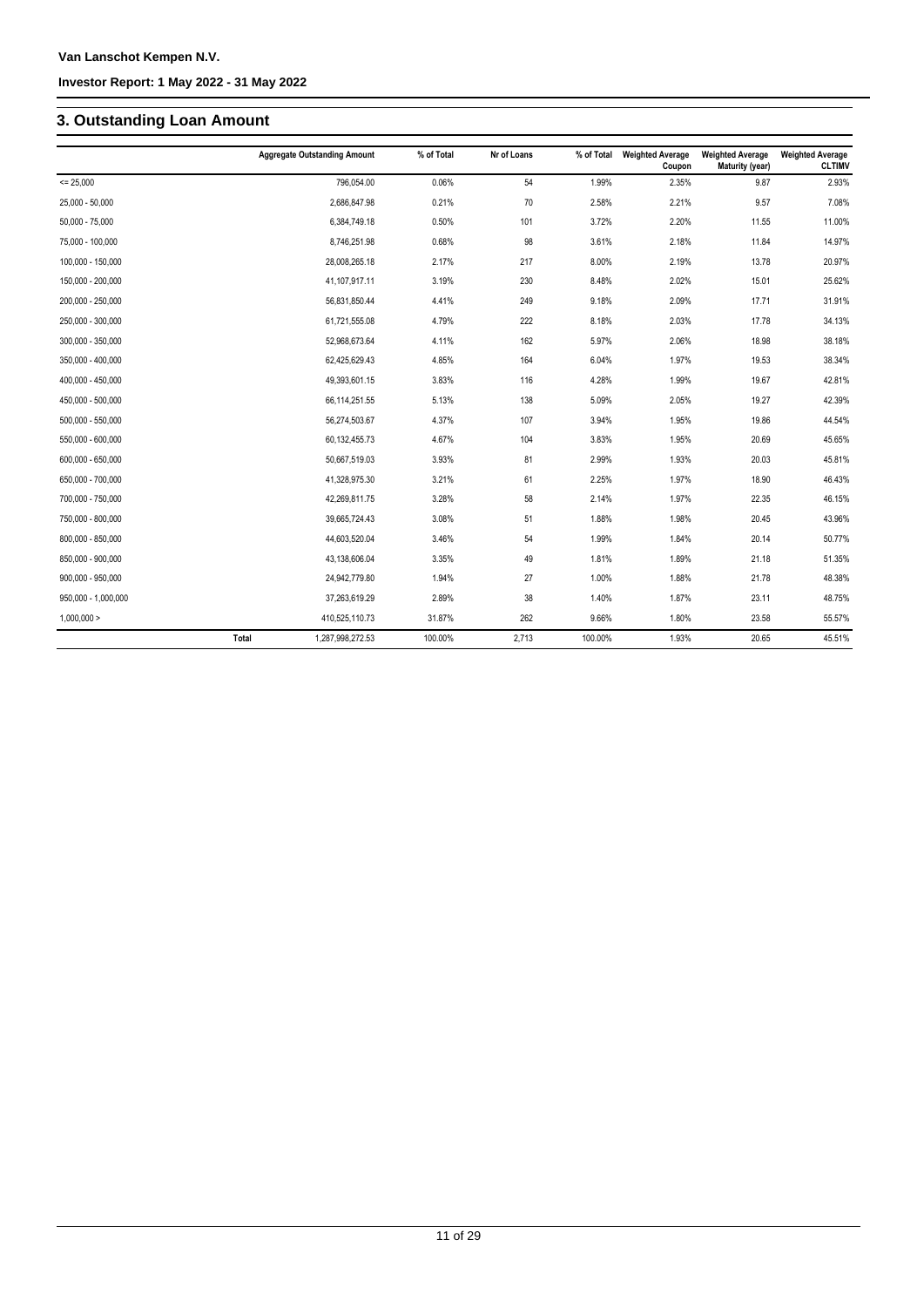### **4. Origination Year**

|             | <b>Aggregate Outstanding Amount</b> | % of Total | Nr of Loanparts | % of Total | <b>Weighted Average</b><br>Coupon | <b>Weighted Average</b><br>Maturity (year) | <b>Weighted Average</b><br><b>CLTIMV</b> |
|-------------|-------------------------------------|------------|-----------------|------------|-----------------------------------|--------------------------------------------|------------------------------------------|
| < 1995      | 11,130,303.49                       | 0.86%      | 107             | 2.11%      | 1.85%                             | 10.71                                      | 21.27%                                   |
| 1995 - 1996 | 4,359,941.89                        | 0.34%      | 42              | 0.83%      | 2.07%                             | 6.29                                       | 22.45%                                   |
| 1996 - 1997 | 13,729,450.52                       | 1.07%      | 107             | 2.11%      | 2.21%                             | 7.80                                       | 23.34%                                   |
| 1997 - 1998 | 17,117,550.51                       | 1.33%      | 112             | 2.20%      | 2.27%                             | 9.21                                       | 28.30%                                   |
| 1998 - 1999 | 13,968,587.19                       | 1.08%      | 95              | 1.87%      | 2.15%                             | 8.72                                       | 27.56%                                   |
| 1999 - 2000 | 19,558,496.99                       | 1.52%      | 105             | 2.07%      | 2.26%                             | 8.19                                       | 32.13%                                   |
| 2000 - 2001 | 23,359,567.88                       | 1.81%      | 116             | 2.28%      | 2.13%                             | 10.23                                      | 33.41%                                   |
| 2001 - 2002 | 20,700,783.17                       | 1.61%      | 92              | 1.81%      | 2.28%                             | 9.42                                       | 38.49%                                   |
| 2002 - 2003 | 29,772,665.02                       | 2.31%      | 153             | 3.01%      | 2.04%                             | 10.55                                      | 35.05%                                   |
| 2003 - 2004 | 40,740,816.01                       | 3.16%      | 215             | 4.23%      | 2.16%                             | 11.83                                      | 37.77%                                   |
| 2004 - 2005 | 55,832,246.78                       | 4.33%      | 280             | 5.51%      | 2.17%                             | 12.42                                      | 39.77%                                   |
| 2005 - 2006 | 53,806,024.94                       | 4.18%      | 268             | 5.27%      | 2.15%                             | 13.05                                      | 39.36%                                   |
| 2006 - 2007 | 67,813,574.35                       | 5.27%      | 331             | 6.51%      | 2.20%                             | 14.55                                      | 40.14%                                   |
| 2007 - 2008 | 46,351,996.70                       | 3.60%      | 212             | 4.17%      | 2.26%                             | 14.81                                      | 42.55%                                   |
| 2008 - 2009 | 38,687,662.07                       | 3.00%      | 146             | 2.87%      | 2.10%                             | 16.80                                      | 39.00%                                   |
| 2009 - 2010 | 32,935,158.82                       | 2.56%      | 109             | 2.14%      | 2.04%                             | 16.73                                      | 43.08%                                   |
| 2010 - 2011 | 17,753,553.44                       | 1.38%      | 69              | 1.36%      | 2.11%                             | 17.22                                      | 45.60%                                   |
| 2011 - 2012 | 9,755,960.98                        | 0.76%      | 52              | 1.02%      | 2.35%                             | 17.72                                      | 36.35%                                   |
| 2012 - 2013 | 6,297,657.02                        | 0.49%      | 28              | 0.55%      | 1.99%                             | 18.55                                      | 30.69%                                   |
| 2013 - 2014 | 9,495,491.32                        | 0.74%      | 43              | 0.85%      | 2.02%                             | 18.12                                      | 40.27%                                   |
| 2014 - 2015 | 19,293,585.88                       | 1.50%      | 89              | 1.75%      | 2.08%                             | 20.80                                      | 38.26%                                   |
| 2015 - 2016 | 59,350,855.51                       | 4.61%      | 241             | 4.74%      | 2.13%                             | 22.50                                      | 40.05%                                   |
| 2016 - 2017 | 69,115,423.76                       | 5.37%      | 233             | 4.58%      | 1.90%                             | 22.65                                      | 40.83%                                   |
| 2017 - 2018 | 80,084,364.57                       | 6.22%      | 264             | 5.19%      | 1.90%                             | 24.24                                      | 37.34%                                   |
| 2018 - 2019 | 106,149,998.49                      | 8.24%      | 340             | 6.69%      | 1.85%                             | 25.46                                      | 48.42%                                   |
| 2019 - 2020 | 135,698,864.16                      | 10.54%     | 376             | 7.40%      | 1.79%                             | 26.56                                      | 51.38%                                   |
| 2020 - 2021 | 92,357,546.57                       | 7.17%      | 301             | 5.92%      | 1.65%                             | 27.76                                      | 54.22%                                   |
| $2021 ==$   | 192,780,144.50                      | 14.97%     | 557             | 10.96%     | 1.51%                             | 28.65                                      | 65.15%                                   |
|             | 1,287,998,272.53<br>Total           | 100.00%    | 5,083           | 100.00%    | 1.93%                             | 20.65                                      | 45.51%                                   |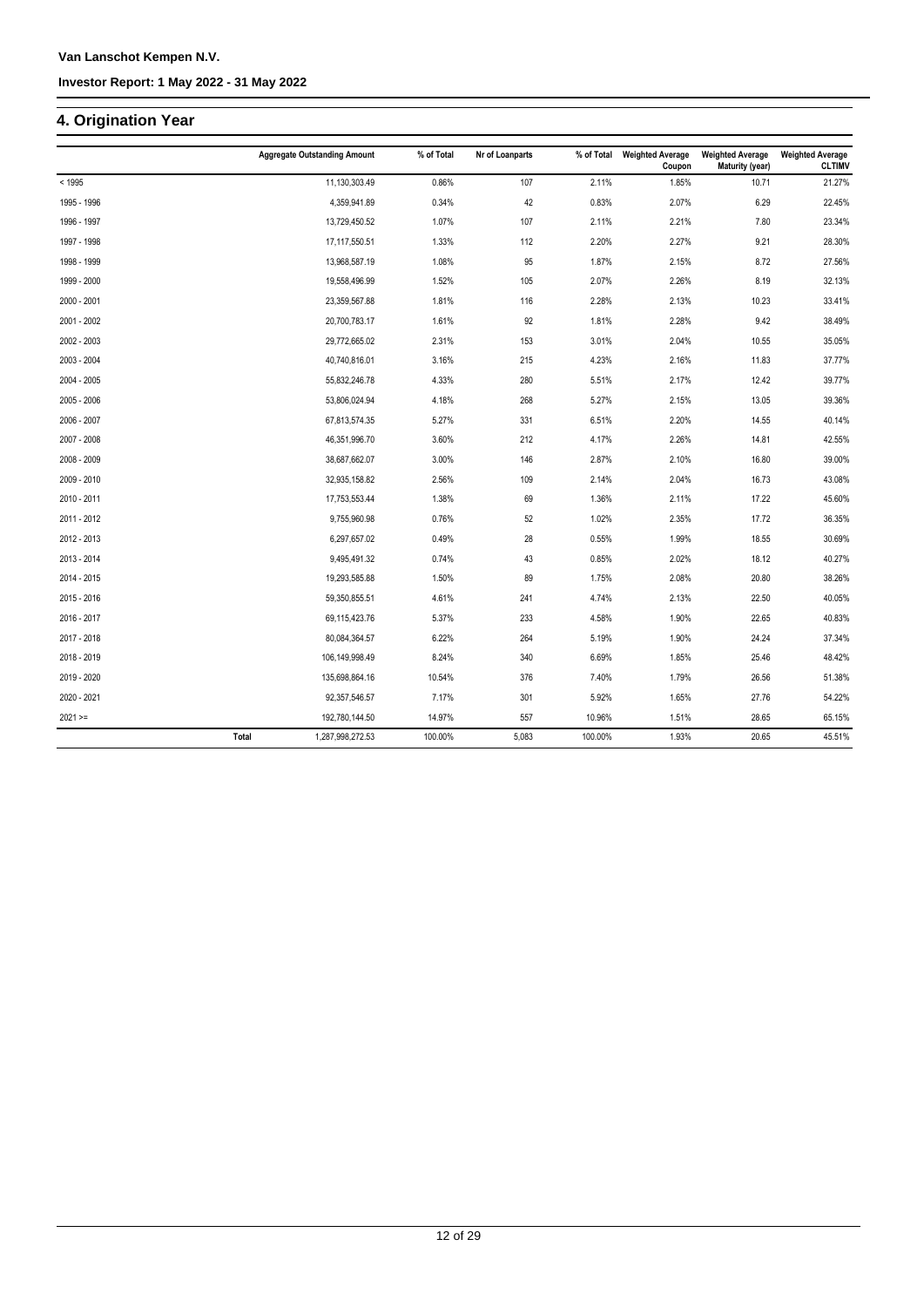### **5. Seasoning**

| From $(>=) -$ Until $($ |       | <b>Aggregate Outstanding Amount</b> | % of Total | Nr of Loanparts | % of Total | <b>Weighted Average</b><br>Coupon | <b>Weighted Average</b><br><b>Maturity (year)</b> | <b>Weighted Average</b><br><b>CLTIMV</b> |
|-------------------------|-------|-------------------------------------|------------|-----------------|------------|-----------------------------------|---------------------------------------------------|------------------------------------------|
| < 1 year                |       | 125, 171, 038.98                    | 9.72%      | 359             | 7.06%      | 1.48%                             | 28.98                                             | 67.09%                                   |
| 1 year - 2 years        |       | 123,199,084.41                      | 9.57%      | 373             | 7.34%      | 1.60%                             | 27.97                                             | 57.55%                                   |
| 2 years - 3 years       |       | 110,981,762.83                      | 8.62%      | 351             | 6.91%      | 1.70%                             | 27.09                                             | 52.60%                                   |
| 3 years - 4 years       |       | 128,270,833.02                      | 9.96%      | 374             | 7.36%      | 1.86%                             | 25.93                                             | 51.44%                                   |
| 4 years - 5 years       |       | 86,355,080.76                       | 6.70%      | 261             | 5.13%      | 1.88%                             | 24.72                                             | 40.79%                                   |
| 5 years - 6 years       |       | 63,941,761.35                       | 4.96%      | 221             | 4.35%      | 1.91%                             | 23.24                                             | 38.72%                                   |
| 6 years - 7 years       |       | 79,716,610.47                       | 6.19%      | 292             | 5.74%      | 2.02%                             | 22.76                                             | 40.97%                                   |
| 7 years - 8 years       |       | 31,043,805.17                       | 2.41%      | 142             | 2.79%      | 2.07%                             | 21.70                                             | 39.18%                                   |
| 8 years - 9 years       |       | 11,366,394.32                       | 0.88%      | 55              | 1.08%      | 2.12%                             | 19.97                                             | 34.60%                                   |
| 9 years - 10 years      |       | 8,796,443.96                        | 0.68%      | 36              | 0.71%      | 1.93%                             | 17.10                                             | 37.38%                                   |
| 10 years - 11 years     |       | 4,706,680.66                        | 0.37%      | 23              | 0.45%      | 2.26%                             | 18.16                                             | 31.86%                                   |
| 11 years - 12 years     |       | 16,703,527.77                       | 1.30%      | 78              | 1.53%      | 2.14%                             | 17.80                                             | 42.02%                                   |
| 12 years - 13 years     |       | 25,811,727.92                       | 2.00%      | 90              | 1.77%      | 2.08%                             | 16.88                                             | 44.40%                                   |
| 13 years - 14 years     |       | 35,520,940.30                       | 2.76%      | 129             | 2.54%      | 2.14%                             | 17.09                                             | 42.06%                                   |
| 14 years - 15 years     |       | 32, 152, 248.61                     | 2.50%      | 147             | 2.89%      | 2.25%                             | 15.60                                             | 37.32%                                   |
| 15 years - 16 years     |       | 60,224,290.60                       | 4.68%      | 259             | 5.10%      | 2.17%                             | 14.77                                             | 43.27%                                   |
| 16 years - 17 years     |       | 74,555,198.97                       | 5.79%      | 354             | 6.96%      | 2.19%                             | 13.70                                             | 38.47%                                   |
| 17 years - 18 years     |       | 42,859,394.38                       | 3.33%      | 241             | 4.74%      | 2.18%                             | 12.73                                             | 41.37%                                   |
| 18 years - 19 years     |       | 59,531,923.99                       | 4.62%      | 300             | 5.90%      | 2.16%                             | 12.07                                             | 38.25%                                   |
| 19 years - 20 years     |       | 31,175,679.97                       | 2.42%      | 154             | 3.03%      | 2.04%                             | 11.18                                             | 37.38%                                   |
| 20 years - 21 years     |       | 26,015,413.31                       | 2.02%      | 124             | 2.44%      | 2.24%                             | 10.07                                             | 36.86%                                   |
| 21 years - 22 years     |       | 20,422,539.67                       | 1.59%      | 95              | 1.87%      | 2.09%                             | 9.77                                              | 34.30%                                   |
| 22 years - 23 years     |       | 23,986,022.30                       | 1.86%      | 127             | 2.50%      | 2.27%                             | 9.32                                              | 32.17%                                   |
| 23 years - 24 years     |       | 14,234,719.64                       | 1.11%      | 92              | 1.81%      | 2.18%                             | 8.30                                              | 29.73%                                   |
| 24 years - 25 years     |       | 14,699,319.85                       | 1.14%      | 97              | 1.91%      | 2.23%                             | 7.35                                              | 26.89%                                   |
| 25 years - 26 years     |       | 16,016,132.85                       | 1.24%      | 120             | 2.36%      | 2.21%                             | 9.81                                              | 25.38%                                   |
| 26 years - 27 years     |       | 8,231,374.53                        | 0.64%      | 69              | 1.36%      | 2.25%                             | 7.01                                              | 23.51%                                   |
| 27 years - 28 years     |       | 3,523,470.31                        | 0.27%      | 32              | 0.63%      | 1.90%                             | 10.05                                             | 22.90%                                   |
| 28 years - 29 years     |       | 2,655,316.52                        | 0.21%      | 31              | 0.61%      | 1.74%                             | 7.51                                              | 19.44%                                   |
| 29 years - 30 years     |       | 1,045,599.12                        | 0.08%      | $10$            | 0.20%      | 1.60%                             | 5.55                                              | 19.83%                                   |
| 30 years >              |       | 5,083,935.99                        | 0.39%      | 47              | 0.92%      | 1.93%                             | 13.15                                             | 21.33%                                   |
|                         | Total | 1,287,998,272.53                    | 100.00%    | 5,083           | 100.00%    | 1.93%                             | 20.65                                             | 45.51%                                   |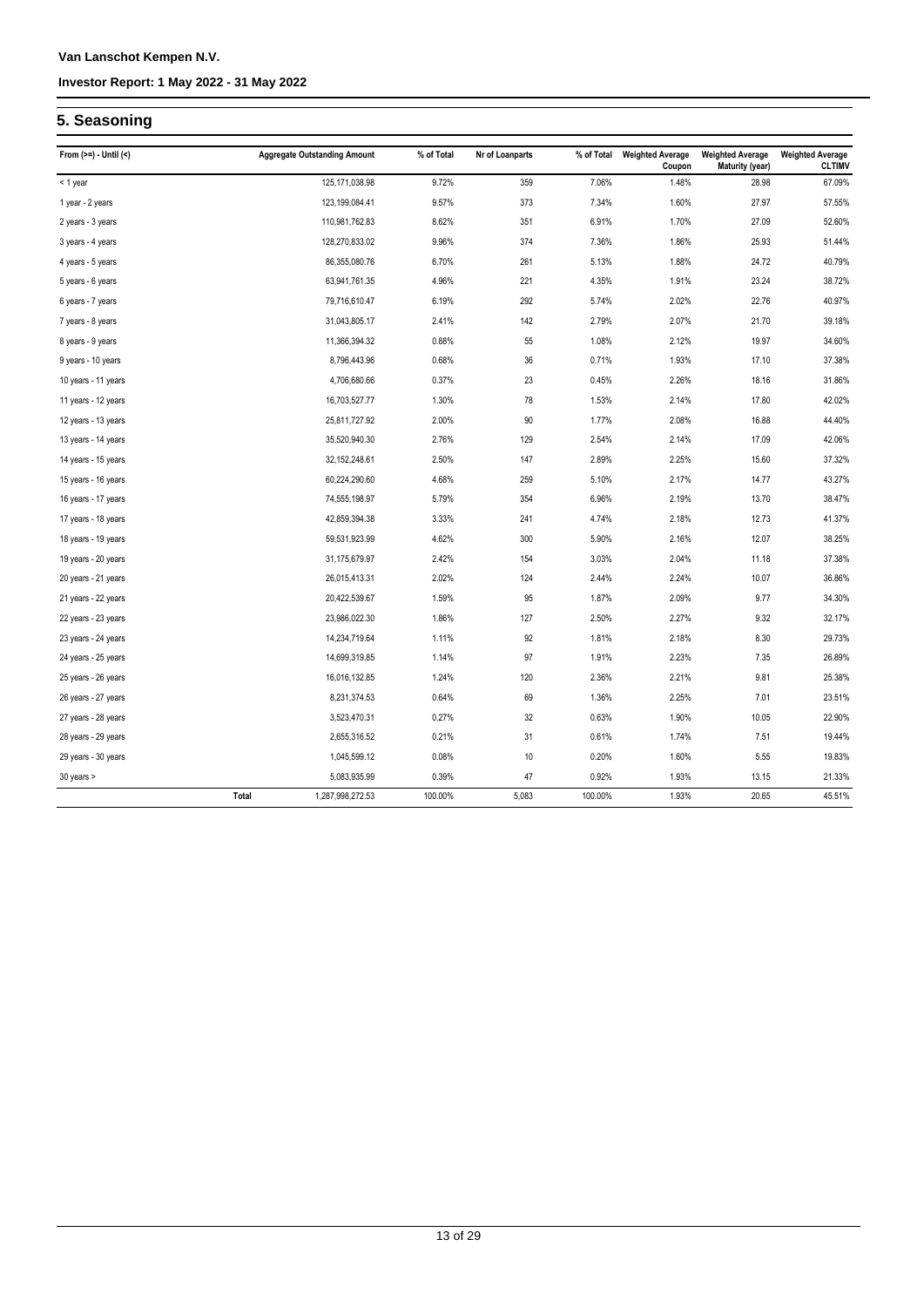### **6. Legal Maturity**

|             |       | <b>Aggregate Outstanding Amount</b> | % of Total | Nr of Loanparts | % of Total | <b>Weighted Average</b><br>Coupon | <b>Weighted Average</b><br><b>Maturity (year)</b> | <b>Weighted Average</b><br><b>CLTIMV</b> |
|-------------|-------|-------------------------------------|------------|-----------------|------------|-----------------------------------|---------------------------------------------------|------------------------------------------|
| < 2020      |       |                                     |            |                 |            |                                   |                                                   |                                          |
| 2020 - 2021 |       |                                     |            |                 |            |                                   |                                                   |                                          |
| 2021 - 2022 |       |                                     |            |                 |            |                                   |                                                   |                                          |
| 2022 - 2023 |       | 459,776.45                          | 0.04%      | 4               | 0.08%      | 2.41%                             | 0.14                                              | 30.84%                                   |
| 2023 - 2024 |       | 1,327,912.87                        | 0.10%      | 13              | 0.26%      | 1.75%                             | 1.19                                              | 21.41%                                   |
| 2024 - 2025 |       | 3,012,260.62                        | 0.23%      | 41              | 0.81%      | 1.73%                             | 2.06                                              | 18.86%                                   |
| 2025 - 2026 |       | 4,837,566.10                        | 0.38%      | 36              | 0.71%      | 2.23%                             | 3.19                                              | 24.58%                                   |
| 2026 - 2027 |       | 10,905,230.64                       | 0.85%      | 91              | 1.79%      | 2.26%                             | 4.05                                              | 24.23%                                   |
| 2027 - 2028 |       | 18,203,491.57                       | 1.41%      | 123             | 2.42%      | 2.18%                             | 5.05                                              | 27.61%                                   |
| 2028 - 2029 |       | 11,326,661.67                       | 0.88%      | 85              | 1.67%      | 2.20%                             | 6.06                                              | 26.56%                                   |
| 2029 - 2030 |       | 20,488,617.46                       | 1.59%      | 113             | 2.22%      | 2.19%                             | 7.11                                              | 32.02%                                   |
| 2030 - 2031 |       | 25,986,021.04                       | 2.02%      | 146             | 2.87%      | 2.16%                             | 8.07                                              | 33.38%                                   |
| 2031 - 2032 |       | 32,345,930.12                       | 2.51%      | 151             | 2.97%      | 2.17%                             | 9.04                                              | 36.48%                                   |
| 2032 - 2033 |       | 33,919,516.46                       | 2.63%      | 170             | 3.34%      | 1.98%                             | 10.13                                             | 37.48%                                   |
| 2033 - 2034 |       | 38,447,186.24                       | 2.99%      | 205             | 4.03%      | 2.18%                             | 11.11                                             | 38.63%                                   |
| 2034 - 2035 |       | 57,598,608.31                       | 4.47%      | 296             | 5.82%      | 2.17%                             | 11.99                                             | 39.76%                                   |
| 2035 - 2036 |       | 50,825,491.35                       | 3.95%      | 262             | 5.15%      | 2.14%                             | 13.11                                             | 39.11%                                   |
| 2036 - 2037 |       | 66,195,201.76                       | 5.14%      | 312             | 6.14%      | 2.16%                             | 14.00                                             | 39.38%                                   |
| 2037 - 2038 |       | 50,673,353.74                       | 3.93%      | 230             | 4.52%      | 2.23%                             | 14.97                                             | 41.85%                                   |
| 2038 - 2039 |       | 39,507,011.88                       | 3.07%      | 156             | 3.07%      | 2.16%                             | 16.07                                             | 38.80%                                   |
| 2039 - 2040 |       | 32,770,914.28                       | 2.54%      | 114             | 2.24%      | 2.08%                             | 17.07                                             | 43.10%                                   |
| 2040 - 2041 |       | 19,619,030.73                       | 1.52%      | 79              | 1.55%      | 2.09%                             | 18.03                                             | 45.67%                                   |
| 2041 - 2042 |       | 16,313,712.88                       | 1.27%      | 61              | 1.20%      | 2.01%                             | 19.00                                             | 37.58%                                   |
| 2042 - 2043 |       | 7,265,698.25                        | 0.56%      | 33              | 0.65%      | 1.94%                             | 20.02                                             | 33.44%                                   |
| 2043 - 2044 |       | 8,935,535.22                        | 0.69%      | 44              | 0.87%      | 1.91%                             | 21.12                                             | 39.70%                                   |
| 2044 - 2045 |       | 14,292,738.54                       | 1.11%      | 67              | 1.32%      | 2.09%                             | 22.02                                             | 36.45%                                   |
| 2045 - 2046 |       | 53, 183, 721. 97                    | 4.13%      | 230             | 4.52%      | 2.11%                             | 23.10                                             | 40.57%                                   |
| 2046 - 2047 |       | 70,994,850.75                       | 5.51%      | 253             | 4.98%      | 1.91%                             | 23.95                                             | 42.00%                                   |
| 2047 - 2048 |       | 78,033,154.08                       | 6.06%      | 256             | 5.04%      | 1.91%                             | 25.08                                             | 39.64%                                   |
| 2048 - 2049 |       | 98,654,621.27                       | 7.66%      | 299             | 5.88%      | 1.83%                             | 26.10                                             | 48.65%                                   |
| 2049 - 2050 |       | 132, 122, 433. 31                   | 10.26%     | 359             | 7.06%      | 1.79%                             | 27.06                                             | 51.15%                                   |
| 2050 - 2051 |       | 97,795,670.40                       | 7.59%      | 296             | 5.82%      | 1.69%                             | 28.10                                             | 53.85%                                   |
| $2051 =$    |       | 191,956,352.57                      | 14.90%     | 558             | 10.98%     | 1.53%                             | 29.27                                             | 63.76%                                   |
|             | Total | 1,287,998,272.53                    | 100.00%    | 5,083           | 100.00%    | 1.93%                             | 20.65                                             | 45.51%                                   |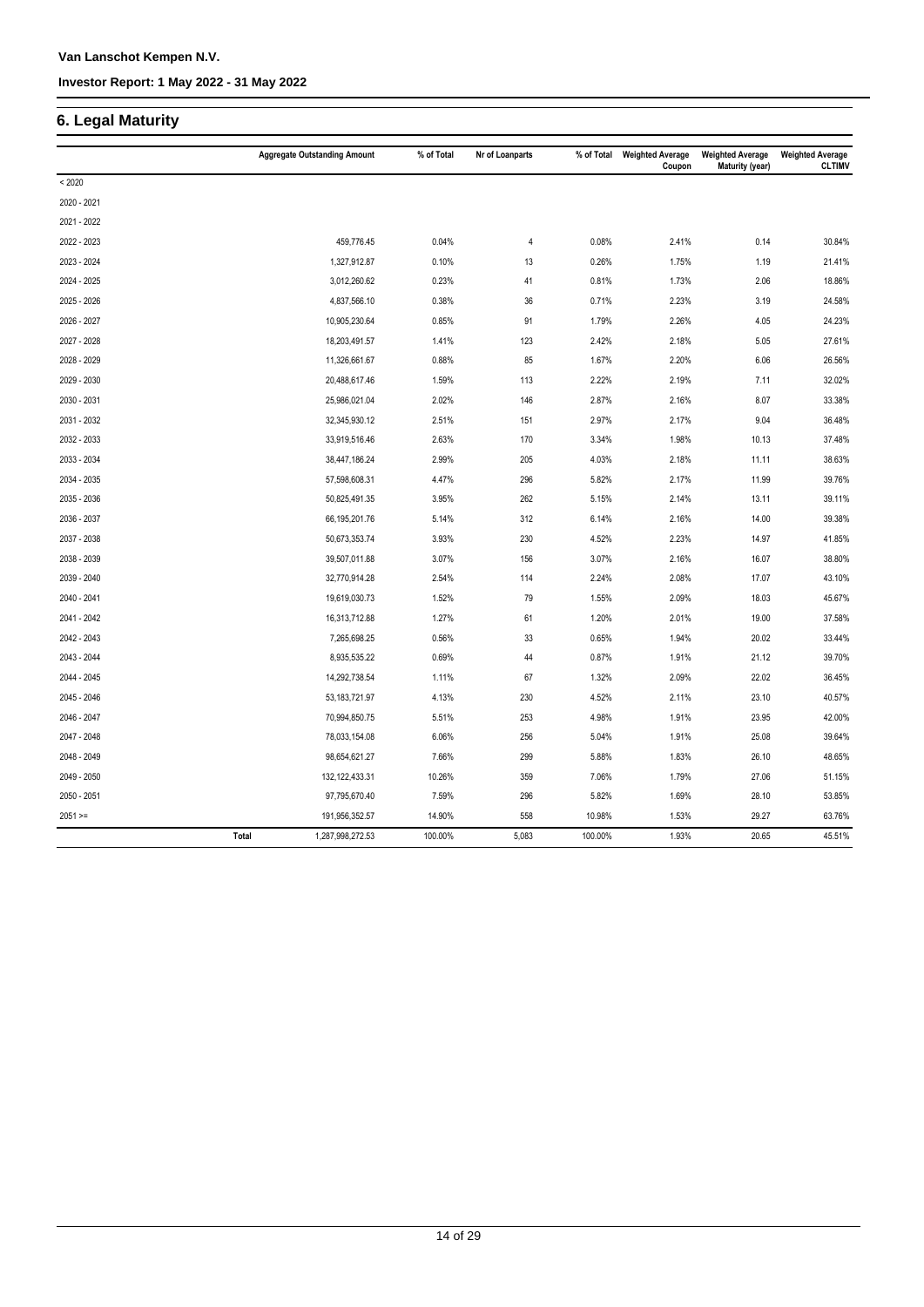## **7. Remaining Tenor**

|             | <b>Aggregate Outstanding Amount</b> | % of Total | Nr of Loanparts | % of Total | <b>Weighted Average</b><br>Coupon | <b>Weighted Average</b><br>Maturity (year) | <b>Weighted Average</b><br><b>CLTIMV</b> |
|-------------|-------------------------------------|------------|-----------------|------------|-----------------------------------|--------------------------------------------|------------------------------------------|
| < 1         | 727,721.67                          | 0.06%      | 9               | 0.18%      | 2.06%                             | 0.36                                       | 26.15%                                   |
| $1 - 2$     | 2,374,103.56                        | 0.18%      | 30              | 0.59%      | 1.70%                             | 1.56                                       | 17.67%                                   |
| $2 - 3$     | 2,232,574.87                        | 0.17%      | 25              | 0.49%      | 1.78%                             | 2.37                                       | 20.86%                                   |
| $3 - 4$     | 8,580,744.78                        | 0.67%      | 64              | 1.26%      | 2.29%                             | 3.50                                       | 26.46%                                   |
| $4 - 5$     | 13,616,203.23                       | 1.06%      | 103             | 2.03%      | 2.21%                             | 4.46                                       | 25.19%                                   |
| $5 - 6$     | 15,380,061.31                       | 1.19%      | 108             | 2.12%      | 2.22%                             | 5.42                                       | 27.36%                                   |
| $6 - 7$     | 13,643,497.32                       | 1.06%      | 94              | 1.85%      | 2.16%                             | 6.46                                       | 26.61%                                   |
| $7 - 8$     | 23,388,964.43                       | 1.82%      | 135             | 2.66%      | 2.28%                             | 7.47                                       | 33.61%                                   |
| $8 - 9$     | 30,310,247.74                       | 2.35%      | 157             | 3.09%      | 2.03%                             | 8.48                                       | 33.29%                                   |
| $9 - 10$    | 27,275,750.44                       | 2.12%      | 135             | 2.66%      | 2.25%                             | 9.42                                       | 36.22%                                   |
| $10 - 11$   | 36,542,458.92                       | 2.84%      | 172             | 3.38%      | 1.97%                             | 10.38                                      | 40.48%                                   |
| $11 - 12$   | 52,786,988.26                       | 4.10%      | 277             | 5.45%      | 2.16%                             | 11.49                                      | 38.31%                                   |
| $12 - 13$   | 44,010,407.45                       | 3.42%      | 245             | 4.82%      | 2.20%                             | 12.35                                      | 39.50%                                   |
| $13 - 14$   | 69,909,539.43                       | 5.43%      | 337             | 6.63%      | 2.13%                             | 13.45                                      | 39.60%                                   |
| $14 - 15$   | 63,967,483.74                       | 4.97%      | 279             | 5.49%      | 2.16%                             | 14.48                                      | 40.47%                                   |
| $15 - 16$   | 34,228,646.87                       | 2.66%      | 164             | 3.23%      | 2.29%                             | 15.43                                      | 39.72%                                   |
| $16 - 17$   | 38,757,004.27                       | 3.01%      | 138             | 2.71%      | 2.14%                             | 16.37                                      | 40.97%                                   |
| $17 - 18$   | 29,045,316.30                       | 2.26%      | 106             | 2.09%      | 2.15%                             | 17.38                                      | 44.48%                                   |
| $18 - 19$   | 20,187,266.99                       | 1.57%      | 75              | 1.48%      | 1.98%                             | 18.46                                      | 44.35%                                   |
| $19 - 20$   | 11,757,355.55                       | 0.91%      | 57              | 1.12%      | 1.98%                             | 19.43                                      | 31.50%                                   |
| $20 - 21$   | 5,670,675.63                        | 0.44%      | 27              | 0.53%      | 1.78%                             | 20.54                                      | 37.47%                                   |
| $21 - 22$   | 13,088,263.31                       | 1.02%      | 55              | 1.08%      | 2.04%                             | 21.49                                      | 38.23%                                   |
| $22 - 23$   | 27,946,505.60                       | 2.17%      | 133             | 2.62%      | 2.15%                             | 22.61                                      | 39.87%                                   |
| $23 - 24$   | 74,470,112.17                       | 5.78%      | 272             | 5.35%      | 1.99%                             | 23.55                                      | 41.34%                                   |
| $24 - 25$   | 56,310,983.50                       | 4.37%      | 209             | 4.11%      | 1.89%                             | 24.48                                      | 40.93%                                   |
| $25 - 26$   | 79,247,005.42                       | 6.15%      | 247             | 4.86%      | 1.87%                             | 25.43                                      | 41.08%                                   |
| $26 - 27$   | 119,783,117.96                      | 9.30%      | 337             | 6.63%      | 1.86%                             | 26.45                                      | 51.43%                                   |
| $27 - 28$   | 111,089,288.19                      | 8.62%      | 324             | 6.37%      | 1.74%                             | 27.36                                      | 50.32%                                   |
| $28 - 29$   | 128,732,648.50                      | 9.99%      | 372             | 7.32%      | 1.64%                             | 28.49                                      | 57.00%                                   |
| $29 - 30$   | 132,937,335.12                      | 10.32%     | 397             | 7.81%      | 1.51%                             | 29.49                                      | 65.59%                                   |
| $30 \geq 1$ |                                     |            |                 |            |                                   |                                            |                                          |
|             | 1,287,998,272.53<br>Total           | 100.00%    | 5,083           | 100.00%    | 1.93%                             | 20.65                                      | 45.51%                                   |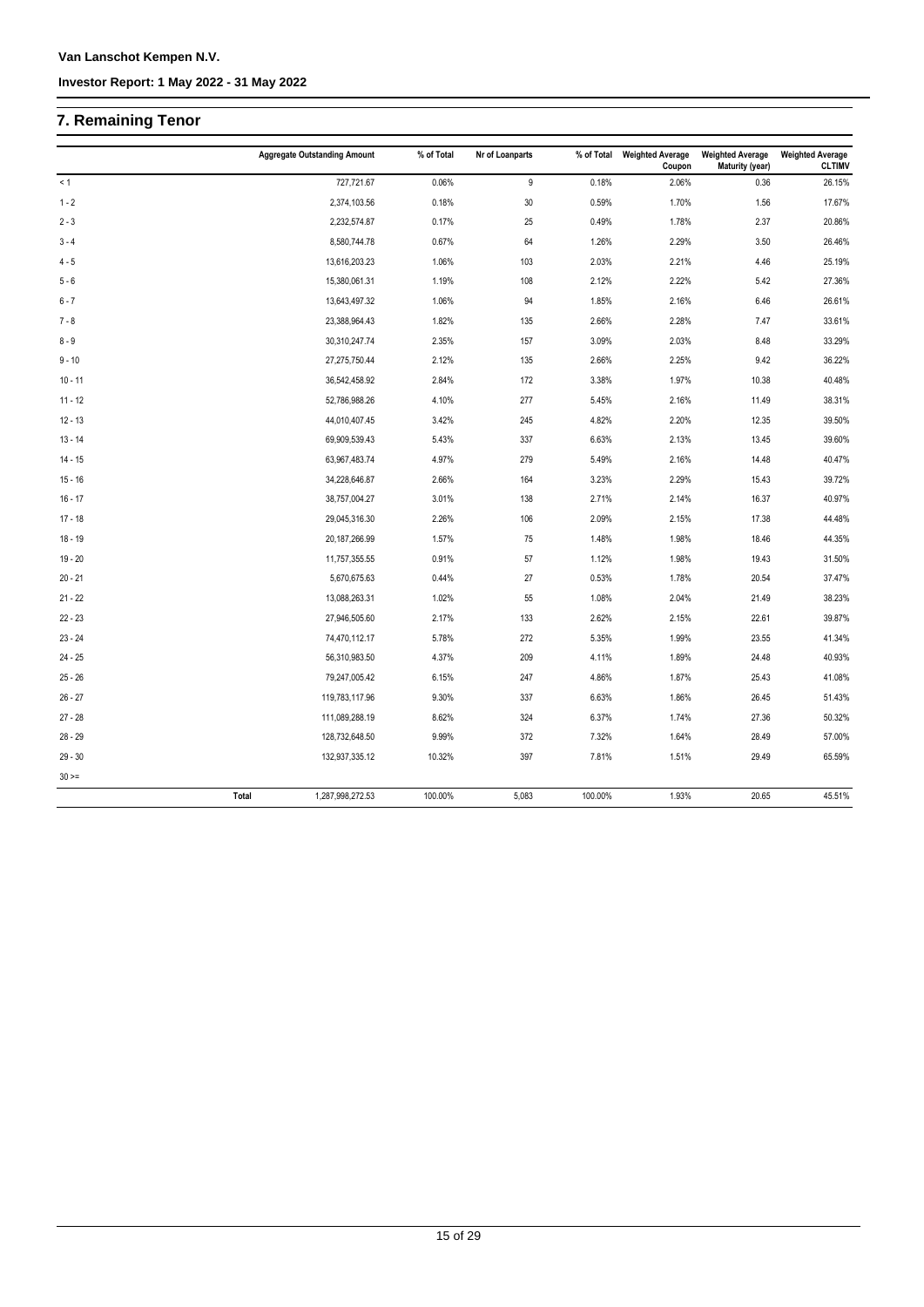### **8. Current Loan to Original Market Value**

|               | <b>Aggregate Outstanding Amount</b> | % of Total | Nr of Loans | % of Total | <b>Weighted Average</b><br>Coupon | <b>Weighted Average</b><br>Maturity (year) | <b>Weighted Average</b><br><b>CLTIMV</b> |
|---------------|-------------------------------------|------------|-------------|------------|-----------------------------------|--------------------------------------------|------------------------------------------|
| $0\% - 10\%$  | 4,833,473.16                        | 0.38%      | 103         | 3.80%      | 2.04%                             | 14.35                                      | 4.66%                                    |
| 10% - 20%     | 20,699,653.52                       | 1.61%      | 174         | 6.41%      | 1.96%                             | 14.95                                      | 9.70%                                    |
| 20% - 30%     | 52,957,848.70                       | 4.11%      | 252         | 9.29%      | 2.00%                             | 15.98                                      | 15.84%                                   |
| 30% - 40%     | 84,467,165.12                       | 6.56%      | 306         | 11.28%     | 2.00%                             | 17.88                                      | 23.06%                                   |
| 40% - 50%     | 169,249,977.52                      | 13.14%     | 399         | 14.71%     | 1.88%                             | 19.42                                      | 31.54%                                   |
| 50% - 60%     | 233,011,927.05                      | 18.09%     | 458         | 16.88%     | 1.90%                             | 20.12                                      | 39.25%                                   |
| 60% - 70%     | 277,313,050.81                      | 21.53%     | 448         | 16.51%     | 1.95%                             | 20.25                                      | 46.68%                                   |
| 70% - 80%     | 196,626,342.34                      | 15.27%     | 278         | 10.25%     | 1.97%                             | 21.70                                      | 54.94%                                   |
| 80% - 90%     | 107,778,719.69                      | 8.37%      | 139         | 5.12%      | 1.89%                             | 23.45                                      | 63.57%                                   |
| 90% - 100%    | 124,764,792.73                      | 9.69%      | 144         | 5.31%      | 1.87%                             | 25.19                                      | 75.52%                                   |
| 100% - 110%   | 16,295,321.89                       | 1.27%      | 12          | 0.44%      | 1.98%                             | 20.57                                      | 67.76%                                   |
| 110% - 120%   |                                     |            |             |            |                                   |                                            |                                          |
| 120% - 130%   |                                     |            |             |            |                                   |                                            |                                          |
| 130% - 140%   |                                     |            |             |            |                                   |                                            |                                          |
| 140 % - 150 % |                                     |            |             |            |                                   |                                            |                                          |
| 150%          |                                     |            |             |            |                                   |                                            |                                          |
|               | Total<br>1,287,998,272.53           | 100.00%    | 2,713       | 100.00%    | 1.93%                             | 20.65                                      | 45.51%                                   |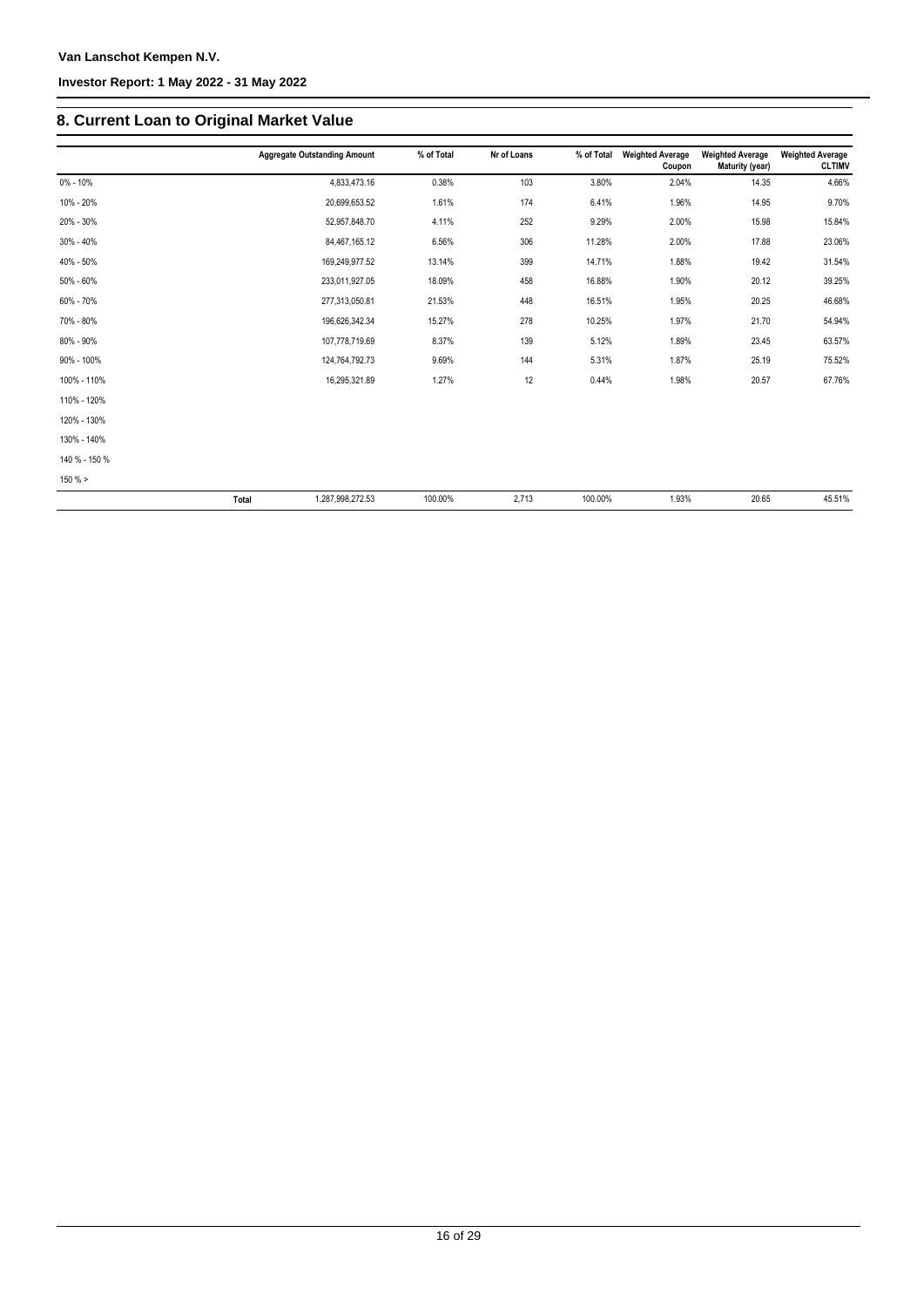### **9. Current Loan to Indexed Market Value**

|             | <b>Aggregate Outstanding Amount</b> | % of Total | Nr of Loans | % of Total | <b>Weighted Average</b><br>Coupon | <b>Weighted Average</b><br>Maturity (year) | <b>Weighted Average</b><br><b>CLTIMV</b> |
|-------------|-------------------------------------|------------|-------------|------------|-----------------------------------|--------------------------------------------|------------------------------------------|
| 0% - 10%    | 19,821,545.28                       | 1.54%      | 257         | 9.47%      | 2.10%                             | 12.96                                      | 7.18%                                    |
| 10% - 20%   | 81,665,272.84                       | 6.34%      | 402         | 14.82%     | 2.06%                             | 14.47                                      | 15.55%                                   |
| 20% - 30%   | 148,813,335.50                      | 11.55%     | 455         | 16.77%     | 2.05%                             | 17.19                                      | 25.27%                                   |
| 30% - 40%   | 265,009,054.87                      | 20.58%     | 530         | 19.54%     | 1.93%                             | 19.26                                      | 35.24%                                   |
| 40% - 50%   | 302,445,325.20                      | 23.48%     | 490         | 18.06%     | 1.98%                             | 19.71                                      | 44.76%                                   |
| 50% - 60%   | 188,533,681.29                      | 14.64%     | 268         | 9.88%      | 1.90%                             | 22.31                                      | 54.99%                                   |
| 60% - 70%   | 145,526,305.87                      | 11.30%     | 173         | 6.38%      | 1.83%                             | 25.03                                      | 64.77%                                   |
| 70% - 80%   | 85,128,952.07                       | 6.61%      | 83          | 3.06%      | 1.77%                             | 26.31                                      | 74.42%                                   |
| 80% - 90%   | 35,472,615.42                       | 2.75%      | 33          | 1.22%      | 1.57%                             | 28.44                                      | 83.93%                                   |
| 90% - 100%  | 15,582,184.19                       | 1.21%      | 22          | 0.81%      | 1.76%                             | 28.27                                      | 94.11%                                   |
| 100% - 110% |                                     |            |             |            |                                   |                                            |                                          |
| 110% - 120% |                                     |            |             |            |                                   |                                            |                                          |
| 120% - 130% |                                     |            |             |            |                                   |                                            |                                          |
| 130% - 140% |                                     |            |             |            |                                   |                                            |                                          |
| 140% - 150% |                                     |            |             |            |                                   |                                            |                                          |
| $150\% >$   |                                     |            |             |            |                                   |                                            |                                          |
|             | Total<br>1,287,998,272.53           | 100.00%    | 2,713       | 100.00%    | 1.93%                             | 20.65                                      | 45.51%                                   |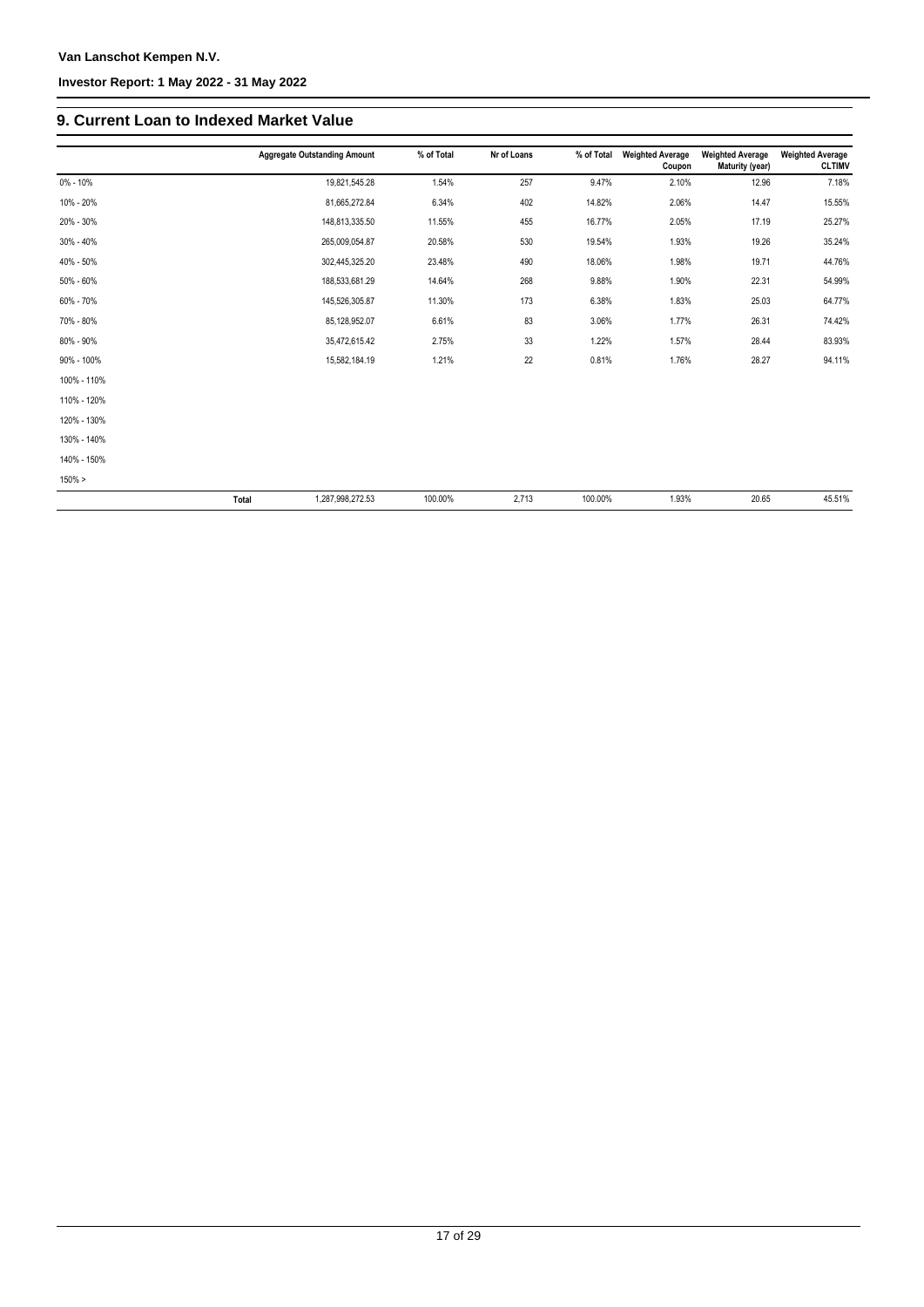### **10. Loanpart Coupon (interest rate bucket)**

|                   |       | <b>Aggregate Outstanding Amount</b> | % of Total | Nr of Loanparts | % of Total | <b>Weighted Average</b><br>Coupon | <b>Weighted Average</b><br>Maturity (year) | <b>Weighted Average</b><br><b>CLTIMV</b> |
|-------------------|-------|-------------------------------------|------------|-----------------|------------|-----------------------------------|--------------------------------------------|------------------------------------------|
| $= 0.50%$         |       | 223,750.00                          | 0.02%      | $\mathbf{1}$    | 0.02%      | 0.08%                             | 11.75                                      | 58.18%                                   |
| $0.50\% - 1.00\%$ |       | 9,604,412.26                        | 0.75%      | 49              | 0.96%      | 0.97%                             | 22.65                                      | 42.26%                                   |
| 1.00% - 1.50%     |       | 247,543,181.68                      | 19.22%     | 840             | 16.53%     | 1.33%                             | 24.04                                      | 51.71%                                   |
| 1.50% - 2.00%     |       | 593,970,864.88                      | 46.12%     | 2,268           | 44.62%     | 1.77%                             | 21.81                                      | 45.35%                                   |
| 2.00% - 2.50%     |       | 267, 142, 121.25                    | 20.74%     | 1,056           | 20.78%     | 2.21%                             | 18.64                                      | 44.07%                                   |
| 2.50% - 3.00%     |       | 120,595,634.86                      | 9.36%      | 571             | 11.23%     | 2.72%                             | 14.77                                      | 38.56%                                   |
| $3.00\% - 3.50\%$ |       | 30,805,860.13                       | 2.39%      | 162             | 3.19%      | 3.23%                             | 14.92                                      | 43.70%                                   |
| $3.50\% - 4.00\%$ |       | 9,731,452.75                        | 0.76%      | 67              | 1.32%      | 3.75%                             | 15.05                                      | 37.62%                                   |
| 4.00% - 4.50%     |       | 861,705.36                          | 0.07%      | 11              | 0.22%      | 4.19%                             | 11.50                                      | 51.82%                                   |
| 4.50% - 5.00%     |       | 2,607,444.30                        | 0.20%      | 18              | 0.35%      | 4.79%                             | 12.03                                      | 34.79%                                   |
| $5.00\% - 5.50\%$ |       | 3.268.477.50                        | 0.25%      | 19              | 0.37%      | 5.22%                             | 14.43                                      | 43.22%                                   |
| 5.50% - 6.00%     |       | 1,378,469.31                        | 0.11%      | 17              | 0.33%      | 5.67%                             | 9.95                                       | 29.21%                                   |
| $6.00\% - 6.50\%$ |       | 264,898.25                          | 0.02%      | $\overline{4}$  | 0.08%      | 6.11%                             | 9.38                                       | 35.12%                                   |
| $6.50\% - 7.00\%$ |       |                                     |            |                 |            |                                   |                                            |                                          |
| $7.00\% >$        |       |                                     |            |                 |            |                                   |                                            |                                          |
|                   | Total | 1.287.998.272.53                    | 100.00%    | 5,083           | 100.00%    | 1.93%                             | 20.65                                      | 45.51%                                   |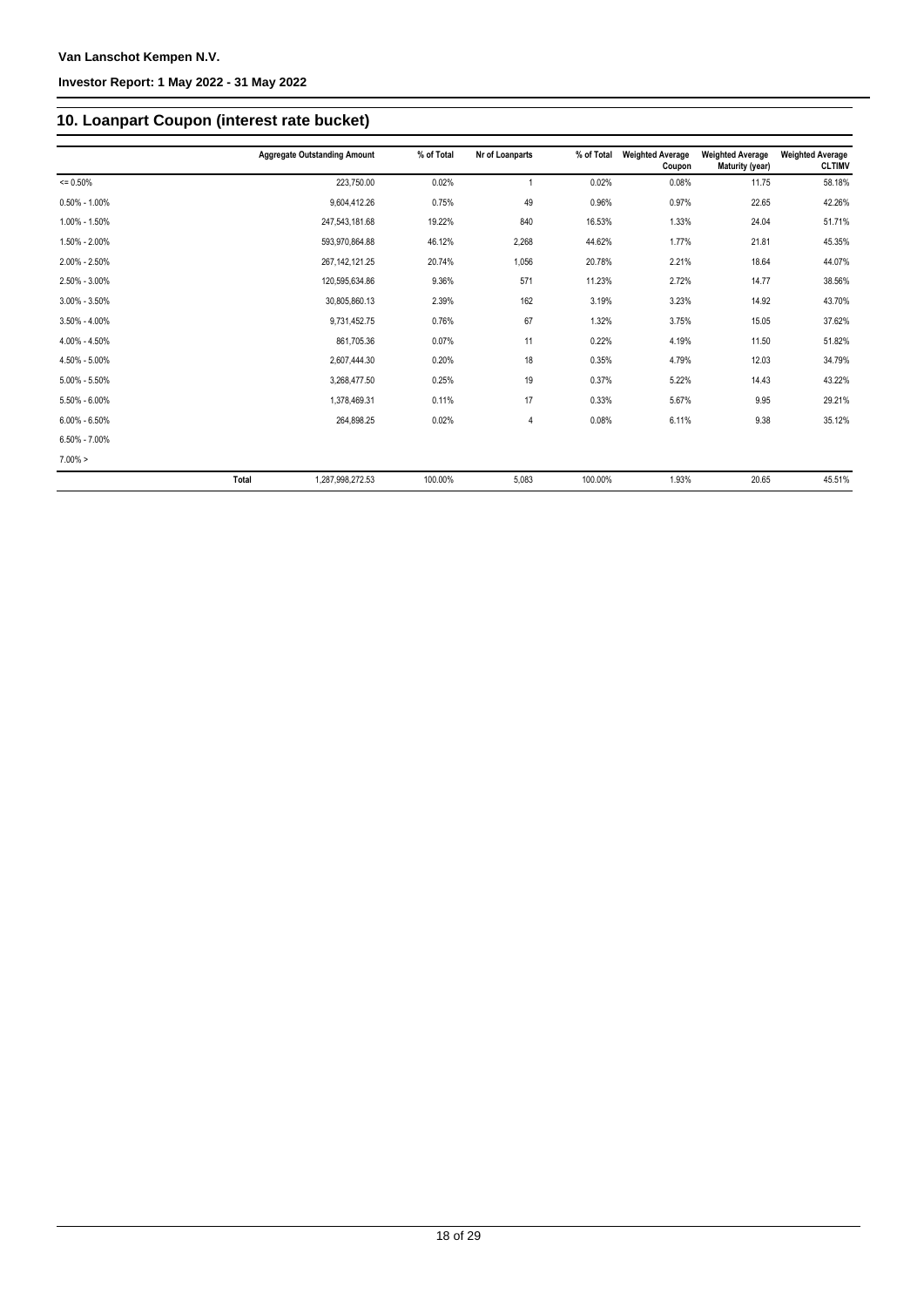### **11. Remaining Interest Rate Fixed Period**

|             | <b>Aggregate Outstanding Amount</b> | % of Total | Nr of Loanparts |         | % of Total Weighted Avarage<br>Coupon | <b>Weighted Average</b><br>Maturity (year) | <b>Weigthed Average</b><br><b>CLTIMV</b> |
|-------------|-------------------------------------|------------|-----------------|---------|---------------------------------------|--------------------------------------------|------------------------------------------|
| < 1         | 19,594,496.68                       | 1.52%      | 120             | 2.36%   | 1.59%                                 | 13.80                                      | 37.33%                                   |
| $1 - 2$     | 17,863,662.90                       | 1.39%      | 100             | 1.97%   | 1.85%                                 | 11.97                                      | 36.28%                                   |
| $2 - 3$     | 36, 197, 883.81                     | 2.81%      | 203             | 3.99%   | 2.44%                                 | 15.06                                      | 37.59%                                   |
| $3 - 4$     | 168,766,040.23                      | 13.10%     | 853             | 16.78%  | 2.41%                                 | 13.43                                      | 36.27%                                   |
| $4 - 5$     | 114,582,923.92                      | 8.90%      | 562             | 11.06%  | 2.04%                                 | 15.59                                      | 35.52%                                   |
| $5 - 6$     | 94, 123, 155. 11                    | 7.31%      | 364             | 7.16%   | 2.01%                                 | 20.48                                      | 37.13%                                   |
| $6 - 7$     | 113,944,000.29                      | 8.85%      | 380             | 7.48%   | 1.99%                                 | 21.82                                      | 44.97%                                   |
| $7 - 8$     | 109,096,250.98                      | 8.47%      | 369             | 7.26%   | 1.78%                                 | 23.57                                      | 45.98%                                   |
| $8 - 9$     | 208,935,242.18                      | 16.22%     | 736             | 14.48%  | 1.71%                                 | 22.60                                      | 50.48%                                   |
| $9 - 10$    | 212,636,442.58                      | 16.51%     | 656             | 12.91%  | 1.50%                                 | 23.31                                      | 54.06%                                   |
| $10 - 11$   | 4,576,202.10                        | 0.36%      | 25              | 0.49%   | 2.00%                                 | 15.21                                      | 38.88%                                   |
| $11 - 12$   | 4,606,624.90                        | 0.36%      | 21              | 0.41%   | 2.16%                                 | 19.39                                      | 49.76%                                   |
| $12 - 13$   | 5,806,310.14                        | 0.45%      | $30\,$          | 0.59%   | 2.40%                                 | 21.91                                      | 47.08%                                   |
| $13 - 14$   | 19,784,178.89                       | 1.54%      | 88              | 1.73%   | 2.52%                                 | 19.02                                      | 44.84%                                   |
| $14 - 15$   | 10,671,106.64                       | 0.83%      | 47              | 0.92%   | 2.32%                                 | 20.88                                      | 43.13%                                   |
| $15 - 16$   | 5,936,968.40                        | 0.46%      | 29              | 0.57%   | 2.93%                                 | 23.89                                      | 37.59%                                   |
| $16 - 17$   | 5,619,610.72                        | 0.44%      | 25              | 0.49%   | 2.85%                                 | 24.88                                      | 50.59%                                   |
| $17 - 18$   | 19,124,432.08                       | 1.48%      | 69              | 1.36%   | 2.18%                                 | 25.66                                      | 48.26%                                   |
| $18 - 19$   | 51,775,810.41                       | 4.02%      | 176             | 3.46%   | 1.93%                                 | 27.18                                      | 53.19%                                   |
| $19 - 20$   | 64,356,929.57                       | 5.00%      | 230             | 4.52%   | 1.90%                                 | 27.78                                      | 59.03%                                   |
| $20 - 21$   |                                     |            |                 |         |                                       |                                            |                                          |
| $21 - 22$   |                                     |            |                 |         |                                       |                                            |                                          |
| $22 - 23$   |                                     |            |                 |         |                                       |                                            |                                          |
| $23 - 24$   |                                     |            |                 |         |                                       |                                            |                                          |
| $24 - 25$   |                                     |            |                 |         |                                       |                                            |                                          |
| $25 - 26$   |                                     |            |                 |         |                                       |                                            |                                          |
| $26 - 27$   |                                     |            |                 |         |                                       |                                            |                                          |
| $27 - 28$   |                                     |            |                 |         |                                       |                                            |                                          |
| $28 - 29$   |                                     |            |                 |         |                                       |                                            |                                          |
| $29 - 30$   |                                     |            |                 |         |                                       |                                            |                                          |
| $30 \geq x$ |                                     |            |                 |         |                                       |                                            |                                          |
|             | 1,287,998,272.53<br>Total           | 100.00%    | 5,083           | 100.00% | 1.93%                                 | 20.65                                      | 45.51%                                   |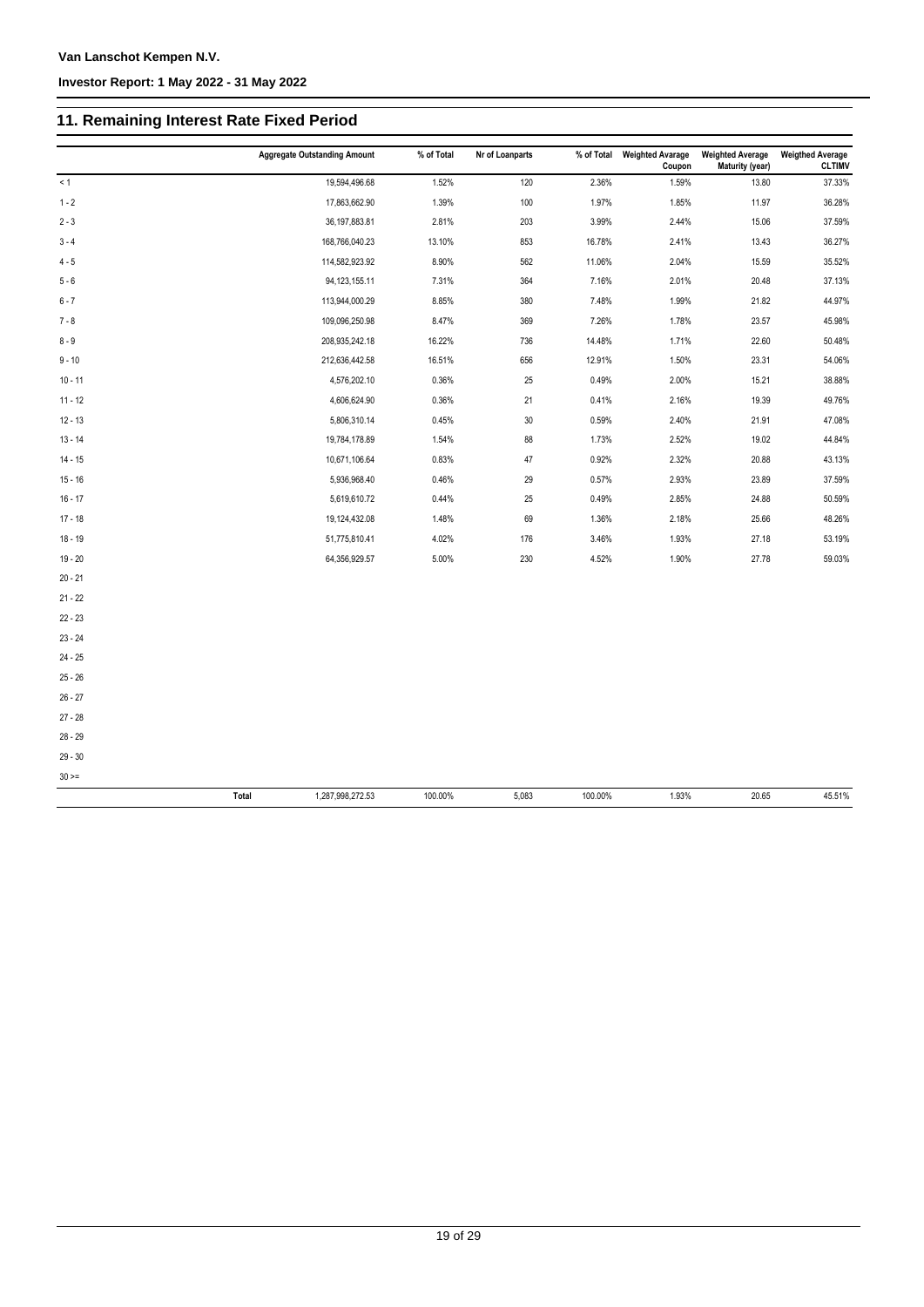### **12. Interest Payment Type**

|          |       | <b>Aggregate Outstanding Amount</b> | % of Total | Nr of Loanparts | % of Total | <b>Weighted Avarage</b><br>Coupon | <b>Weighted Average</b><br>Maturity (year) | <b>Weigthed Average</b><br><b>CLTIMV</b> |
|----------|-------|-------------------------------------|------------|-----------------|------------|-----------------------------------|--------------------------------------------|------------------------------------------|
| Fixed    |       | 1,281,040,906.27                    | 99.46%     | 5,046           | 99.27%     | 1.93%                             | 20.69                                      | 45.57%                                   |
| Floating |       | 6.957.366.26                        | 0.54%      | 37              | 0.73%      | 1.87%                             | 13.79                                      | 35.78%                                   |
|          | Total | 1,287,998,272.53                    | 100.00%    | 5,083           | 100.00%    | 1.93%                             | 20.65                                      | 45.51%                                   |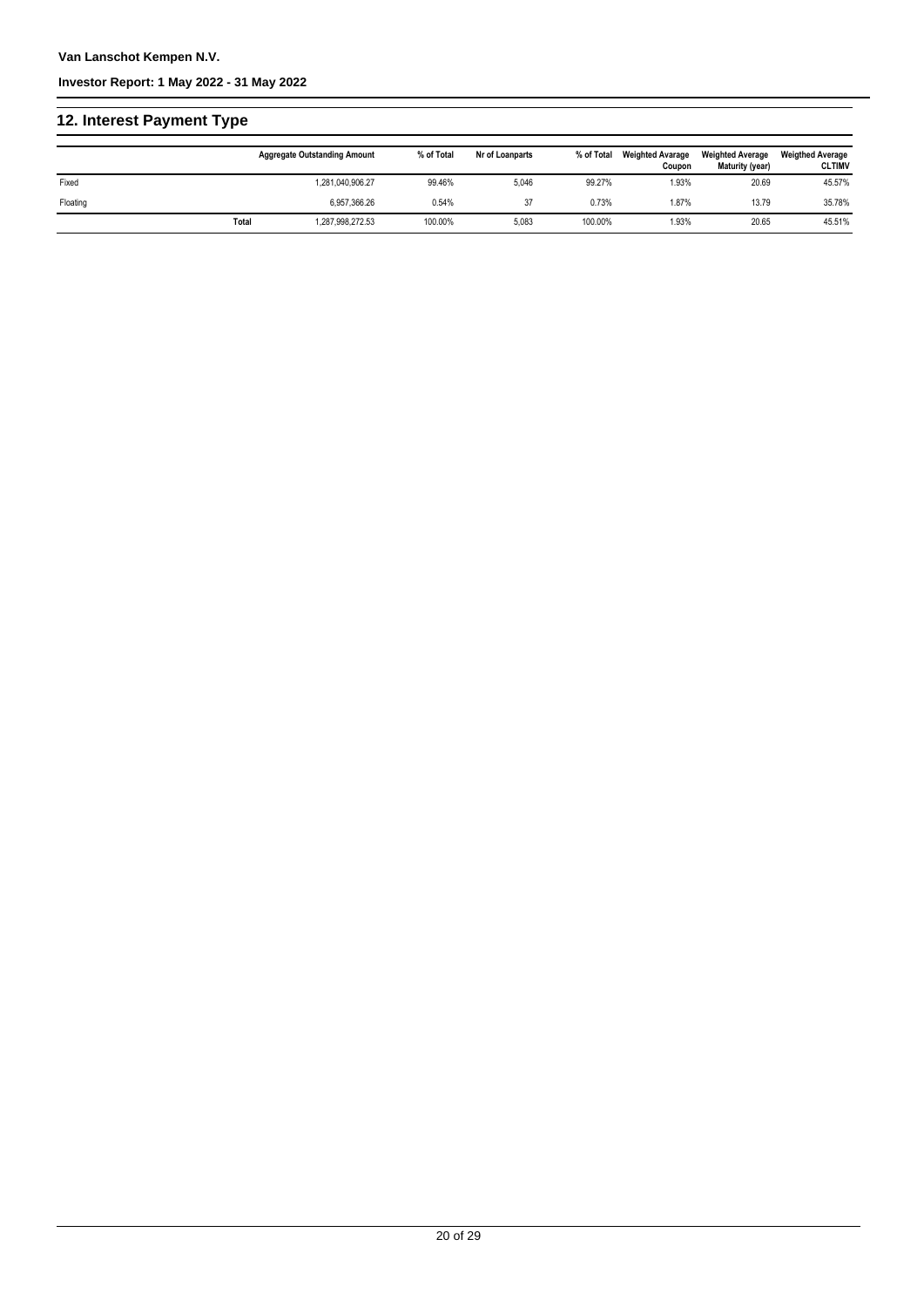### **13. Property Description**

|                     |       | <b>Aggregate Outstanding Amount</b> | % of Total | Nr of Loans | % of Total | <b>Weighted Avarage</b><br>Coupon | <b>Weighted Average</b><br>Maturity (year) | <b>Weigthed Average</b><br><b>CLTIMV</b> |
|---------------------|-------|-------------------------------------|------------|-------------|------------|-----------------------------------|--------------------------------------------|------------------------------------------|
| Single family house |       | 1,112,714,399.88                    | 86.39%     | 2,278       | 83.97%     | 1.93%                             | 20.39                                      | 45.61%                                   |
| Flat/Condominium    |       | 174.648.330.94                      | 13.56%     | 434         | 16.00%     | 1.89%                             | 22.26                                      | 44.85%                                   |
| Farm                |       | 635.541.71                          | 0.05%      |             | 0.04%      | 1.70%                             | 27.17                                      | 54.74%                                   |
|                     | Total | 1,287,998,272.53                    | 100.00%    | 2,713       | 100.00%    | 1.93%                             | 20.65                                      | 45.51%                                   |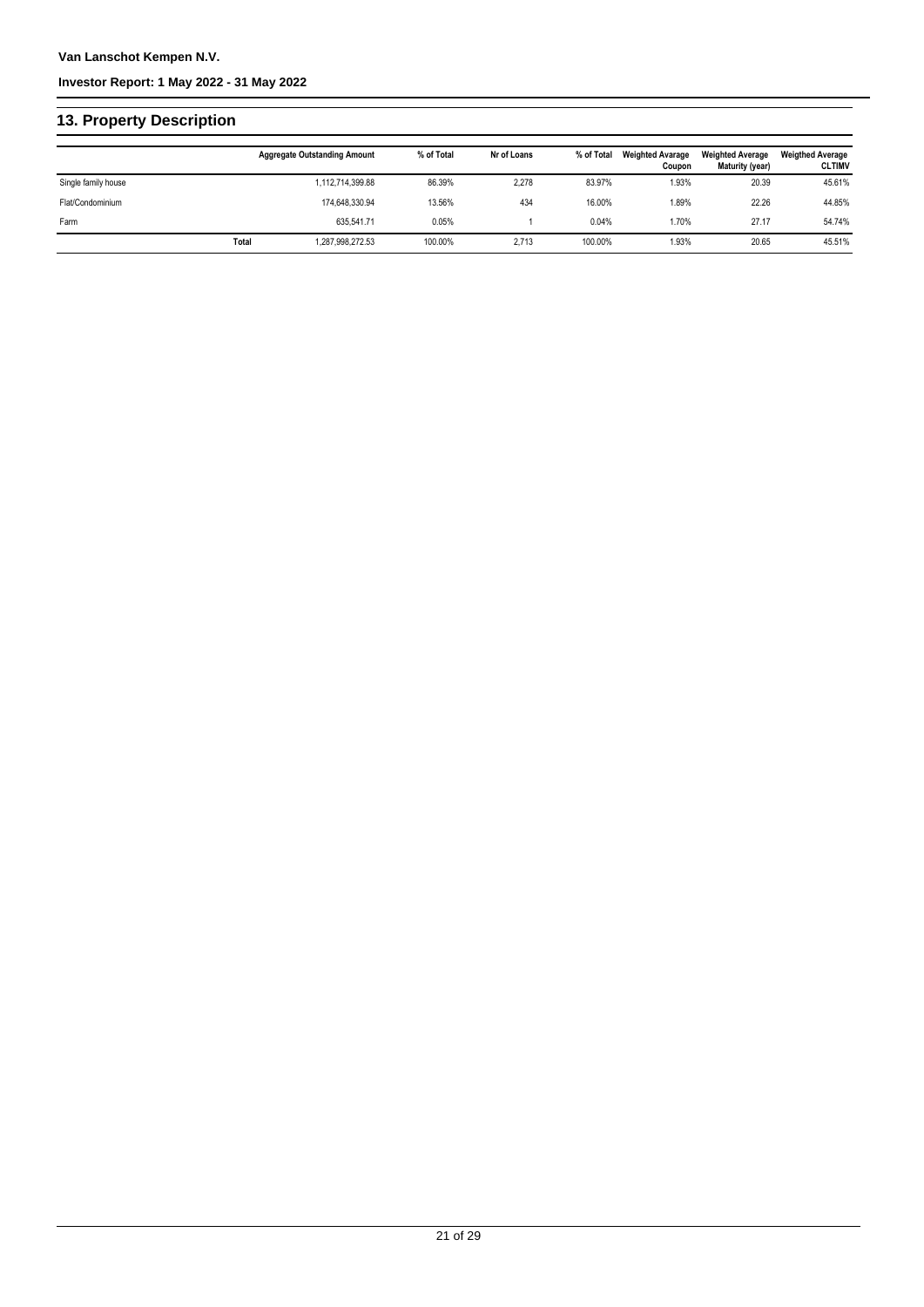## **14. Geographical Distribution (by Province)**

|               |       | <b>Aggregate Outstanding Amount</b> | % of Total | Nr of Loans | % of Total | <b>Weighted Avarage</b><br>Coupon | <b>Weighted Average</b><br>Maturity (year) | <b>Weigthed Average</b><br><b>CLTIMV</b> |
|---------------|-------|-------------------------------------|------------|-------------|------------|-----------------------------------|--------------------------------------------|------------------------------------------|
| Drenthe       |       | 7,094,109.20                        | 0.55%      | 29          | 1.07%      | 1.96%                             | 18.85                                      | 42.67%                                   |
| Flevoland     |       | 8,645,466.98                        | 0.67%      | 24          | 0.88%      | 1.97%                             | 21.51                                      | 45.58%                                   |
| Friesland     |       | 10,638,962.03                       | 0.83%      | 25          | 0.92%      | 2.24%                             | 19.18                                      | 46.38%                                   |
| Gelderland    |       | 98,064,661.32                       | 7.61%      | 231         | 8.51%      | 2.02%                             | 20.28                                      | 46.06%                                   |
| Groningen     |       | 10,292,347.86                       | 0.80%      | 31          | 1.14%      | 1.90%                             | 23.40                                      | 52.51%                                   |
| Limburg       |       | 29,095,077.21                       | 2.26%      | 100         | 3.69%      | 2.17%                             | 14.83                                      | 41.98%                                   |
| Noord-Brabant |       | 165,452,372.90                      | 12.85%     | 422         | 15.55%     | 2.02%                             | 18.20                                      | 43.42%                                   |
| Noord-Holland |       | 471,151,150.32                      | 36.58%     | 772         | 28.46%     | 1.86%                             | 22.20                                      | 46.31%                                   |
| Overijssel    |       | 35,697,241.42                       | 2.77%      | 90          | 3.32%      | 1.91%                             | 22.76                                      | 52.19%                                   |
| Utrecht       |       | 175,863,231.14                      | 13.65%     | 374         | 13.79%     | 1.93%                             | 20.46                                      | 45.58%                                   |
| Zeeland       |       | 11,590,109.66                       | 0.90%      | 34          | 1.25%      | 2.04%                             | 18.73                                      | 45.04%                                   |
| Zuid-Holland  |       | 264,413,542.49                      | 20.53%     | 581         | 21.42%     | 1.91%                             | 20.10                                      | 44.43%                                   |
|               | Total | 1,287,998,272.53                    | 100.00%    | 2,713       | 100.00%    | 1.93%                             | 20.65                                      | 45.51%                                   |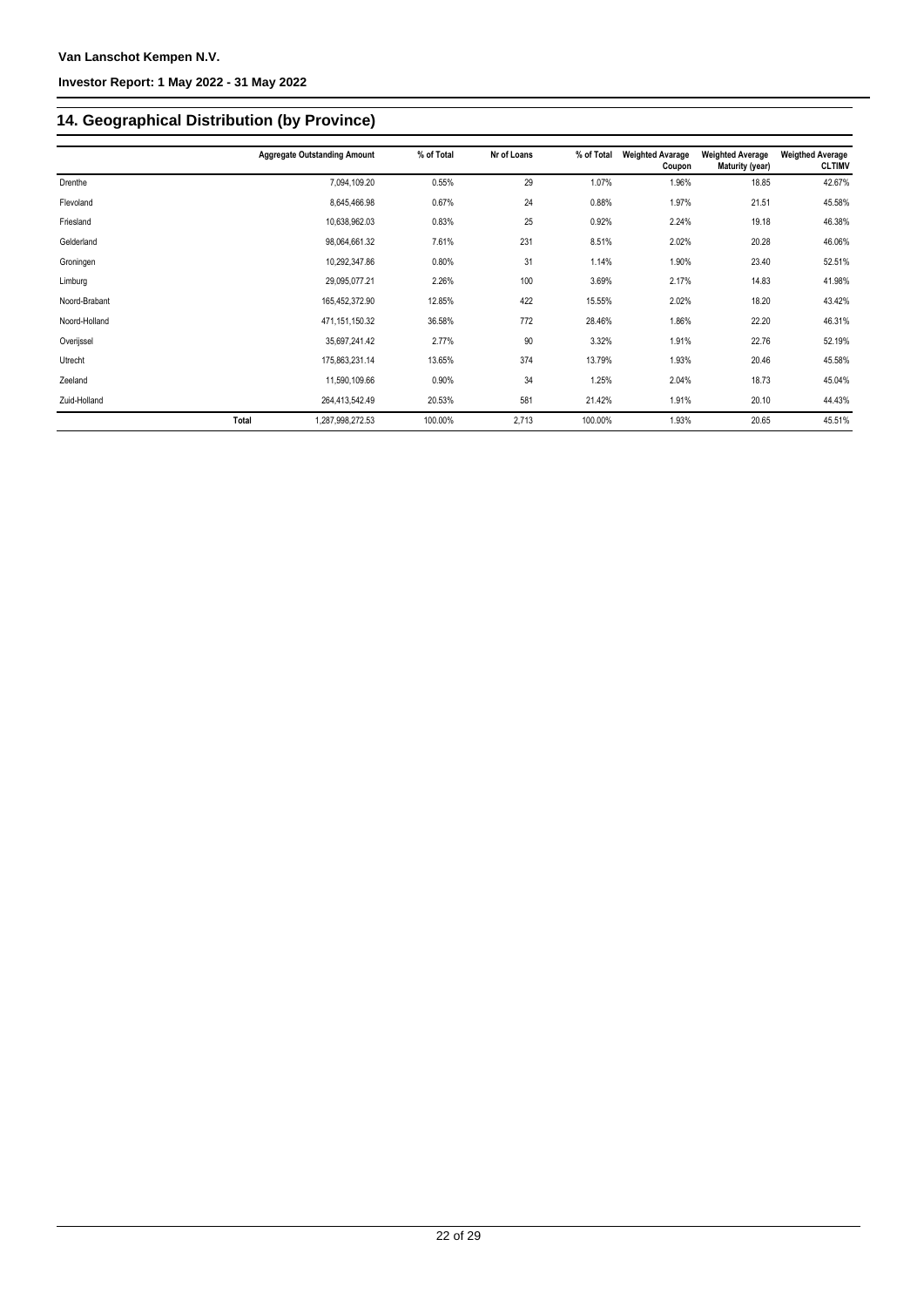### **Van Lanschot Kempen N.V.**

### **Investor Report: 1 May 2022 - 31 May 2022**

| 15. Occupancy  |       |                                     |            |             |            |                                   |                                            |                                          |
|----------------|-------|-------------------------------------|------------|-------------|------------|-----------------------------------|--------------------------------------------|------------------------------------------|
|                |       | <b>Aggregate Outstanding Amount</b> | % of Total | Nr of Loans | % of Total | <b>Weighted Avarage</b><br>Coupon | <b>Weighted Average</b><br>Maturity (year) | <b>Weigthed Average</b><br><b>CLTIMV</b> |
| Owner Occupied |       | 1,287,998,272.53                    | 100.00%    | 2.713       | 100.00%    | 1.93%                             | 20.65                                      | 45.51%                                   |
|                | Total | 1.287.998.272.53                    | 100.00%    | 2.713       | 100.00%    | 1.93%                             | 20.65                                      | 45.51%                                   |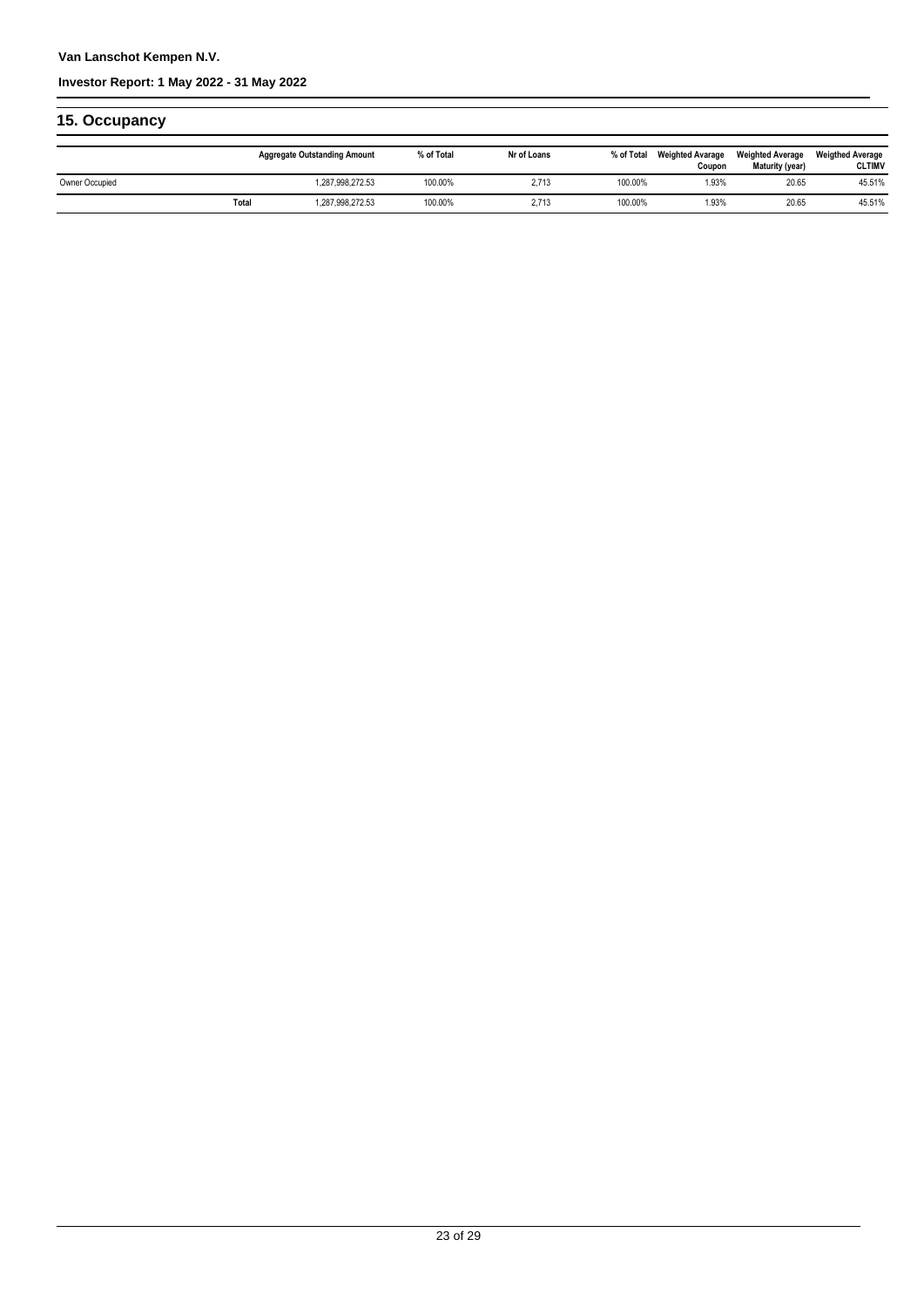### **16. Loanpart Payment Frequency**

|         |       | <b>Aggregate Outstanding Amount</b> | % of Total | Nr of Loanparts | % of Total | <b>Weighted Avarage</b><br>Coupon | <b>Weighted Average</b><br>Maturity (year) | <b>Weigthed Average</b><br><b>CLTIMV</b> |
|---------|-------|-------------------------------------|------------|-----------------|------------|-----------------------------------|--------------------------------------------|------------------------------------------|
| Monthly |       | 1.287.998.272.53                    | 100.00%    | 5.083           | 100.00%    | 1.93%                             | 20.65                                      | 45.51%                                   |
|         | Total | 1,287,998,272.53                    | 100.00%    | 5,083           | 100.00%    | 1.93%                             | 20.65                                      | 45.51%                                   |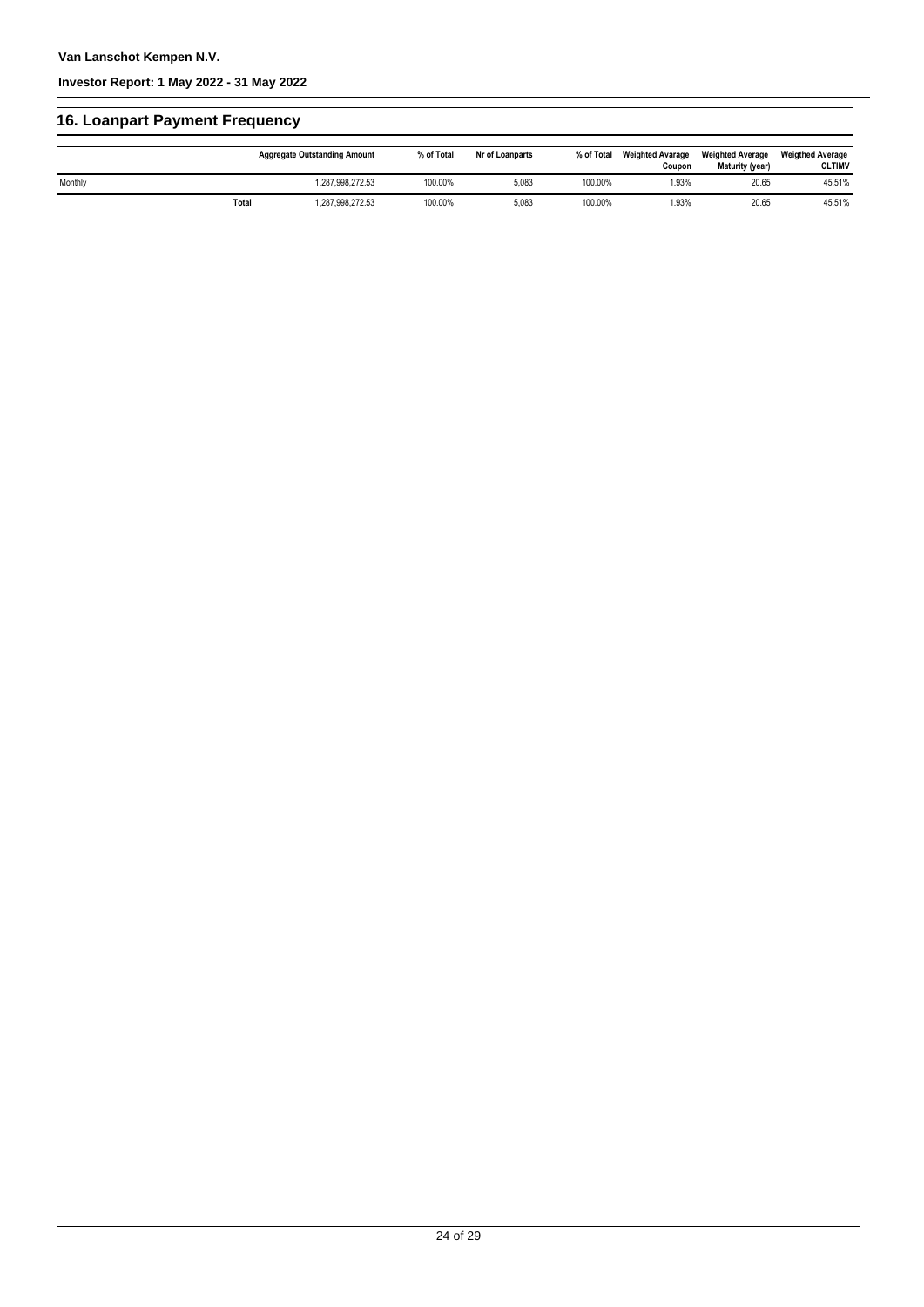## **17. Guarantee Type (NHG / Non NHG)**

|         |       | <b>Aggregate Outstanding Amount</b> | % of Total | Nr of Loanparts | % of Total | <b>Weighted Avarage</b><br>Coupon | <b>Weighted Average</b><br>Maturity (year) | <b>Weigthed Average</b><br><b>CLTIMV</b> |
|---------|-------|-------------------------------------|------------|-----------------|------------|-----------------------------------|--------------------------------------------|------------------------------------------|
| Non-NHG |       | 1.287.998.272.53                    | 100.00%    | 5.083           | 100.00%    | 1.93%                             | 20.65                                      | 45.51%                                   |
|         | Total | 1,287,998,272.53                    | 100.00%    | 5,083           | 100.00%    | 1.93%                             | 20.65                                      | 45.51%                                   |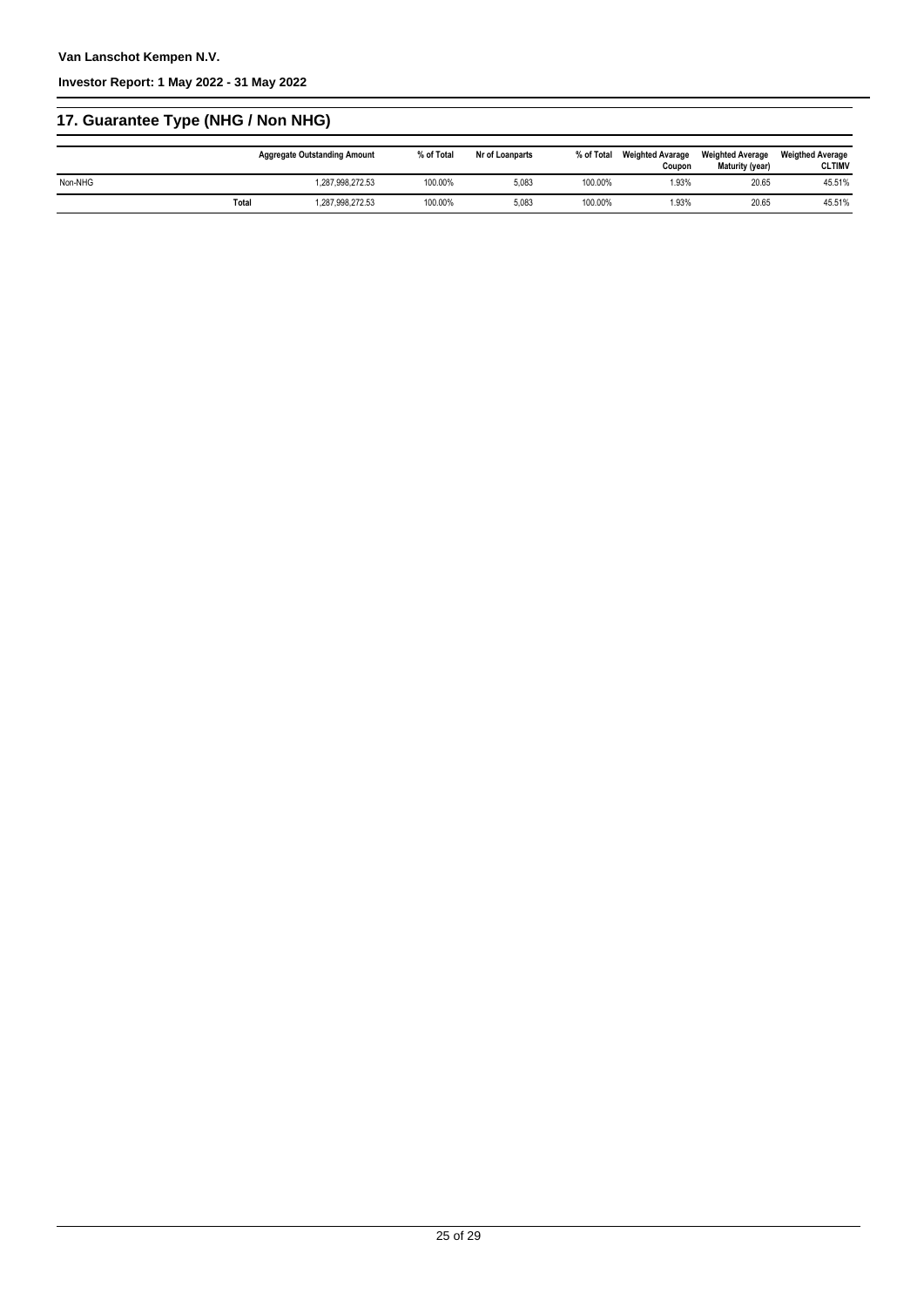#### **Glossary**

**Term Definition / Calculation** A The lower of: (a) The sum of all Adjusted Current Balances of all Mortgage Receivables. The "Adjusted Current Balance" of a Mortgage Receivable is the lower of: (i) The Current Balance of such Mortgage Receivable minus α and<br>(ii) The LTV Cut-Off Percentage of the Indexed Valuation relating to such Mortgage Receivable, minus β and<br>(b) the Asset Percentage of the Current Balance mi ACT ACT Asset Cover Test: Asset Percentage entity and the state of the Percentage figure as is determined from time to time in accordance with the Asset Monitoring Agreement; Assumed Mortgage Interest Rate The Expected mortgage interest rate to be offered by the Servicer (acting on behalf of the CBC) in relation to Mortgage Loans which have an interest rate reset, which interest rate will be notified by the Servicer to the CBC and the Rating Agencies from time to time; means available liquid assets on reserved accounts of the CBC, plus interest payments and principal repayments from the<br>underlying assets (including derivatives) to which the CBC is contractually entitled for the following B The amount of any cash standing to the credit of the CBC Transaction Accounts (other than the Swap Collateral Account and the Construction Account but including any amounts on the Reserve Account); Base Prospectus The Base Prospectus dated 26 October 2021 relating to the issue of the conditional pass-through covered bonds, including any supplement; The aggregate outstanding principal amount of all Transferred Collateral in Substitution Assets and accrued interest thereon which<br>has not been applied in accordance with the Trust Deed. Substitution Assets will be valued account for their mark-tomarket value at a discount based on a methodology notified to the Rating Agencies; Calculation Date The date falling two business days before each CBC Payment Date; CBC Account Bank Societe General S.A., Amsterdam Branch in its capacity as CBC Account Bank under the CBC Account Agreement or its successor; Construction Account maintained by the CBC with the CBC Account Bank to which all amounts corresponding to the aggregate Construction Deposits will be credited; Construction Deposit That part of the Mortgage Loan which the relevant Borrower requested to be disbursed into a blocked account held in his name with the Transferor, the proceeds of which can only be applied towards construction of, or improvements to, the relevant Mortgaged Asset; Credit Rating Credit Ratings of the Notes are assigend by S&P and Fitch; Current Balance In relation to an Eligible Receivable at any date, the aggregate (without double counting) of the Net Principal Amount Outstanding; Current Loan to Indexed Foreclosure Value (CLTIFV) Calculation: Current Principal Amount Outstanding divided by foreclosure value adjusted for current land registry index ("Kadaster"); Current Loan to Indexed Market Value (CLTIMV) Calculation: Current Principal Amount Outstanding divided by market value adjusted for current land registry index ("Kadaster"); Current Loan to Original Foreclosure Value (CLTOFV Calculation: Current Principal Amount Outstanding divided by Original Foreclosure Value Current Loan to Original Market Value (CLTOMV) Calculation: Current Principal Amount Outstanding divided by Original Market Value; Cut-Off Date The last day of the month immediately preceding the date on which the Investor Report is published; D Not applicable; Day Count Convention **by Count Convention** as set forth in the applicable Final Terms; "Deductible Other Claim" means, in respect of a Mortgage Receivable, zero, in case the sum of the outstanding balance of the<br>Other Claim and Outstanding Principal Amount of such Mortgage Receivable is lower than the Indexe Asset times (1- MVD Assumption) and in all other cases, an amount equal to the lower of (i) the amount by which the sum of the<br>outstanding balance of the Other Claim and the Outstanding Principal Amount of such Mortgage Re Valuation of the Mortgaged Asset times (1- MVD Assumption) or (ii) the lower of (a) the outstanding balance of the Other Claim or (b) the Outstanding Principal Amount of such Mortgage Receivable; Deferred Purchase Price Price Price Price Part of the purchase price for the Mortgage Receivables equal to the sum of all Deferred Purchase Price Instalments; Documented Minimum OC<br>Market Value of all Transferred Collateral in the form of Substitution Assets plus (c) all amounts standing to the balance of the CBC<br>Market Value of all Transferred Collateral in the form of Substitu E Estimated Portfolio Interest Income **On the Cate with respect to which the Asset Cover Test** is determined (i.e. the end of each calendar month), the aggregate amount, as determined by the CBC (or the Administrator on its behalf) (and such estimation, absent manifest error, being final and binding), of future interest receipts on the Mortgage Receivables and future interest income derived from Substitution Assets on such date,<br>and such estimation to be calculated as the sum of: (i) all Fixed Interest L Final Maturity Date and the applicable Final Terms; as set forth in the applicable Final Terms; First Optional Redemption Date as set forth in the applicable Final Terms; Fixed Interest Loan Payment Amount This means (as determined by the CBC (or the Administrator on its behalf) and such determination, absent manifest error, being final and binding), with respect to each outstanding Mortgage Receivable with a fixed interest rate, the product of (x) the expected<br>weighted average life (expressed in years) of all Mortgage Receivables with a fixed inter of such Mortgage Receivable the interest rate is assumed to be reset at the Assumed Mortgage Interest Rate); and (z) the aggregate Outstanding Principal Amount of such Mortgage Receivable; Further Advances **A** loan or a further advance to be made to a Borrower under a Mortgage Loan, which is secured by the same security rights; Index the index of increases or decreases, as the case may be, of house prices issued by the Dutch Land Registry ("Kadaster") in relation to residential properties in the Netherlands.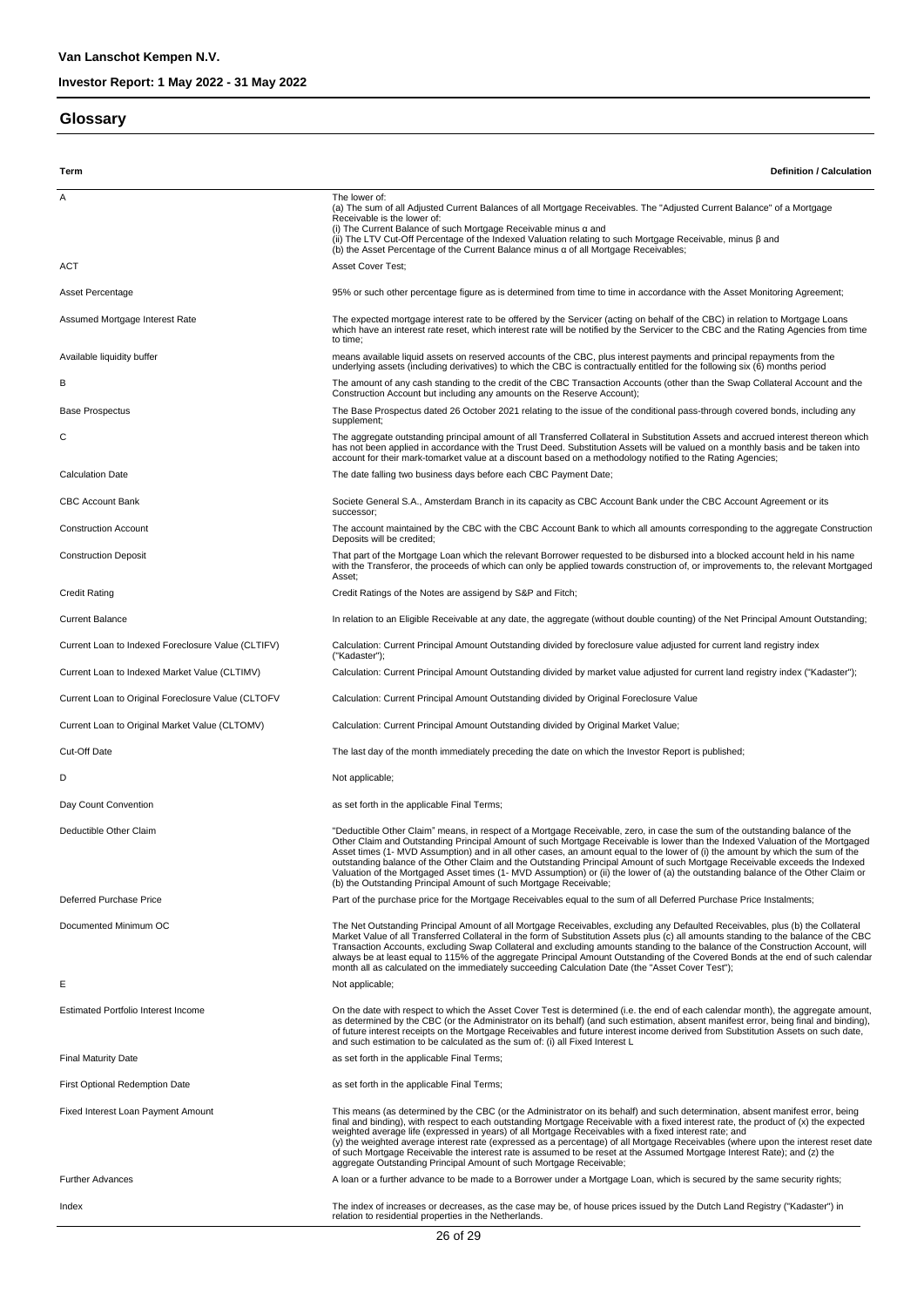| Term                                               | <b>Definition / Calculation</b>                                                                                                                                                                                                                                                                                                                                                                                                                                                                                                                                                                                                                                                                                                                                                                                                                                                                                                                                                                                                                                                                                                                                                                                                                                                                                                                                                                                                                                                                             |
|----------------------------------------------------|-------------------------------------------------------------------------------------------------------------------------------------------------------------------------------------------------------------------------------------------------------------------------------------------------------------------------------------------------------------------------------------------------------------------------------------------------------------------------------------------------------------------------------------------------------------------------------------------------------------------------------------------------------------------------------------------------------------------------------------------------------------------------------------------------------------------------------------------------------------------------------------------------------------------------------------------------------------------------------------------------------------------------------------------------------------------------------------------------------------------------------------------------------------------------------------------------------------------------------------------------------------------------------------------------------------------------------------------------------------------------------------------------------------------------------------------------------------------------------------------------------------|
| Indexed Foreclosure Value                          | The value calculated by indexing the Original Foreclosure Value with a property price index (weighted average of houses and<br>apartments prices), as provided by "Kadaster" for the province where the property is located;                                                                                                                                                                                                                                                                                                                                                                                                                                                                                                                                                                                                                                                                                                                                                                                                                                                                                                                                                                                                                                                                                                                                                                                                                                                                                |
| <b>Indexed Valuation</b>                           | In relation to any Mortgaged Asset at any date means: (a) where the Original Market Value of that Mortgaged Asset is equal to or<br>greater than the Price Indexed Valuation as at that date, the Price Indexed Valuation; or (b) where the Original Market Value of that<br>Mortgaged Asset is less than the Price Indexed Valuation as at that date, the Original Market Value plus 90% (or, if a different<br>percentage is required or sufficient from time to time for the Covered Bonds to qualify as "covered bonds" as defined in the CRD IV<br>and the Issuer wishes to apply such different percentage, then such different percentage) of the difference between the Price                                                                                                                                                                                                                                                                                                                                                                                                                                                                                                                                                                                                                                                                                                                                                                                                                       |
| Interest Rate Fixed Period                         | Indexed Valuation and the Original Market Value;<br>Period for which the current interest rate on the Mortgage Receivable remains unchanged;                                                                                                                                                                                                                                                                                                                                                                                                                                                                                                                                                                                                                                                                                                                                                                                                                                                                                                                                                                                                                                                                                                                                                                                                                                                                                                                                                                |
| <b>Interest Reseve Required Amount</b>             | The date with respect to which the Asset Cover Test is calculated (i.e. the end of each calendar month), the higher of zero and (i) U                                                                                                                                                                                                                                                                                                                                                                                                                                                                                                                                                                                                                                                                                                                                                                                                                                                                                                                                                                                                                                                                                                                                                                                                                                                                                                                                                                       |
| Issuer                                             | plus V minus W on such date; or (ii) such lower amount as long as this will not adversely affect the rating of any Series;<br>Van Lanschot Kempen N.V. ("Van Lanschot"), a public company with limited liability (naamloze vennootschap) incorporated under<br>Dutch law, having its statutory seat at 's-Hertogenbosch, the Netherlands;                                                                                                                                                                                                                                                                                                                                                                                                                                                                                                                                                                                                                                                                                                                                                                                                                                                                                                                                                                                                                                                                                                                                                                   |
|                                                    | For each Mortgage Receivable its Current Balance minus the LTV Cut-Off Percentage of its Indexed Valuation provided that if the<br>result is negative, L shall be zero and if the result exceeds $\alpha$ , L shall equal $\alpha$ ;                                                                                                                                                                                                                                                                                                                                                                                                                                                                                                                                                                                                                                                                                                                                                                                                                                                                                                                                                                                                                                                                                                                                                                                                                                                                        |
| Legally Required Minimum OC                        | Means the minimum level of overcollateralization of 5% or such other percentage as may be required from time to time by the CB<br>Regulations. This means that the total outstanding alance of the cover assets in the pool must be 105% of the total amount of<br>outstanding covered bonds (both excluding accrued interest);                                                                                                                                                                                                                                                                                                                                                                                                                                                                                                                                                                                                                                                                                                                                                                                                                                                                                                                                                                                                                                                                                                                                                                             |
| <b>Liquidity Buffer Test</b>                       | Means a monthly check, whether the Available Liquidity Buffer is equal to / or higher than the Required Liquidity Buffer, calculated<br>in accordance with article 40(g) of the Decree on Prudential Rules under the FSA (Besluit prudentiele regels Wft) and annually<br>checked by the Asset Monitor                                                                                                                                                                                                                                                                                                                                                                                                                                                                                                                                                                                                                                                                                                                                                                                                                                                                                                                                                                                                                                                                                                                                                                                                      |
| Loanpart                                           | One or more of the loan parts (leningdelen) of which a Mortgage Loan consists;                                                                                                                                                                                                                                                                                                                                                                                                                                                                                                                                                                                                                                                                                                                                                                                                                                                                                                                                                                                                                                                                                                                                                                                                                                                                                                                                                                                                                              |
| LTV Cut-Off Percentage                             | 80 % for all Mortgage Receivables or such other percentage as may be notified to the Rating Agencies from time to time in respect<br>of the relevant Mortgage Receivables, or such lower percentage as is (a) required from time to time for Covered Bonds to qualify<br>as 'covered bonds' as defined in the Capital Requirements Directive or (b) otherwise determined from time to time in accordance<br>with the Asset Monitoring Agreement;                                                                                                                                                                                                                                                                                                                                                                                                                                                                                                                                                                                                                                                                                                                                                                                                                                                                                                                                                                                                                                                            |
| <b>Market Value</b>                                | The market value ("marktwaarde") of the relevant Mortgaged Asset based on (a) if available, the most recent valuation by an<br>external valuer, or (b) if no valuation is available, the assessment by the Dutch tax authorities on the basis of the WOZ at the time<br>of application by the Borrower or (ii) in respect of a Mortgaged Asset to be constructed or in construction at the time of application<br>by the Borrower, the construction costs of such Mortgaged Asset plus the purchase price of the relevant building lot, if applicable;                                                                                                                                                                                                                                                                                                                                                                                                                                                                                                                                                                                                                                                                                                                                                                                                                                                                                                                                                      |
| <b>Maturity Date</b>                               | In respect of a Series, the date on which the Covered Bonds of such Series are expected to be redeemed at their Principal Amount<br>Outstanding, as specified in the relevant Final Terms, which date falls no more than 15 years after the Issue Date of such Series.<br>Each Series is due by the Issuer on its respective Maturity Date;                                                                                                                                                                                                                                                                                                                                                                                                                                                                                                                                                                                                                                                                                                                                                                                                                                                                                                                                                                                                                                                                                                                                                                 |
| <b>MVD Assumption</b>                              | The most conservative market value decline assumption as applied by S&P and notified by the Administrator to Fitch in order to<br>achieve a rating (i) of "AAA" or 'AAA" in relation to the first issue of Covered Bonds or (ii) in relation to any subsequent issue of<br>Covered Bonds, equal to the current rating assigned to the outstanding Series of Covered Bonds;                                                                                                                                                                                                                                                                                                                                                                                                                                                                                                                                                                                                                                                                                                                                                                                                                                                                                                                                                                                                                                                                                                                                  |
| Net Outstanding Principal Amount                   | In relation to a Mortgage Receivable, at any date, the Outstanding Principal Amount of the relevant Mortgage Loan less, if it is a<br>Savings Mortgage Loan subject to a Participation, an amount equal to the Participation on such date;                                                                                                                                                                                                                                                                                                                                                                                                                                                                                                                                                                                                                                                                                                                                                                                                                                                                                                                                                                                                                                                                                                                                                                                                                                                                  |
| Nominal OC                                         | The actual overcollateralization which is calculated by dividing (i) the total outstanding balance of the cover assets included in the<br>cover pool by (ii) the total amount of outstanding covered bonds (both excluding accrued interest);                                                                                                                                                                                                                                                                                                                                                                                                                                                                                                                                                                                                                                                                                                                                                                                                                                                                                                                                                                                                                                                                                                                                                                                                                                                               |
| Non NHG Loan                                       | A Mortgage Loan that does not have the benefit of an NHG Guarantee;                                                                                                                                                                                                                                                                                                                                                                                                                                                                                                                                                                                                                                                                                                                                                                                                                                                                                                                                                                                                                                                                                                                                                                                                                                                                                                                                                                                                                                         |
| Original Foreclosure Value                         | The Foreclosure Value as assessed by the relevant Originator at the time of granting the Mortgage Loan or on inflow moment in the<br>pool;                                                                                                                                                                                                                                                                                                                                                                                                                                                                                                                                                                                                                                                                                                                                                                                                                                                                                                                                                                                                                                                                                                                                                                                                                                                                                                                                                                  |
| Original Loan to Original Foreclosure Value OLTOFV | The ratio calculated by dividing the Principal Outstanding Amount of a Mortgage Receivable at origination on inflow moment in the<br>pool by the Original Foreclosure Value;                                                                                                                                                                                                                                                                                                                                                                                                                                                                                                                                                                                                                                                                                                                                                                                                                                                                                                                                                                                                                                                                                                                                                                                                                                                                                                                                |
| Original Loan to Original Market Value (OLTOMV)    | Calculation: Original Principal Outstanding Amount Mortgage Receivable at origination on inflow moment in the pool divided by<br>market value on inflow moment in the pool;                                                                                                                                                                                                                                                                                                                                                                                                                                                                                                                                                                                                                                                                                                                                                                                                                                                                                                                                                                                                                                                                                                                                                                                                                                                                                                                                 |
| Original Market Value                              | "Original Market Value" in relation to any Mortgaged Asset means the foreclosure value (executiewaarde) given to that Mortgaged<br>Asset by the most recent valuation addressed to the<br>Transferor that transferred the relevant Mortgage Receivable to the CBC, divided by 0.837 or such other factor as required from<br>time to time by the applicable rules and regulations or any internal requirement of the Transferor in relation thereto or, as<br>applicable, the market value (marktwaarde) given to that Mortgaged Asset by the most recent valuation addressed to the<br>Transferor that transferred the relevant Mortgage Receivable to the CBC;                                                                                                                                                                                                                                                                                                                                                                                                                                                                                                                                                                                                                                                                                                                                                                                                                                            |
| Originator                                         | Van Lanschot;                                                                                                                                                                                                                                                                                                                                                                                                                                                                                                                                                                                                                                                                                                                                                                                                                                                                                                                                                                                                                                                                                                                                                                                                                                                                                                                                                                                                                                                                                               |
| Performing Loans                                   | Mortgage Loans which are current and therefore do not show any Arrears;                                                                                                                                                                                                                                                                                                                                                                                                                                                                                                                                                                                                                                                                                                                                                                                                                                                                                                                                                                                                                                                                                                                                                                                                                                                                                                                                                                                                                                     |
| Portfolio Weighted Average Life                    | The expected remaining weighted average life (expressed in years) of all Mortgage Receivables and Substitution Assets;                                                                                                                                                                                                                                                                                                                                                                                                                                                                                                                                                                                                                                                                                                                                                                                                                                                                                                                                                                                                                                                                                                                                                                                                                                                                                                                                                                                      |
| Prepayments                                        | Any non-contractual repayments;                                                                                                                                                                                                                                                                                                                                                                                                                                                                                                                                                                                                                                                                                                                                                                                                                                                                                                                                                                                                                                                                                                                                                                                                                                                                                                                                                                                                                                                                             |
| Price Indexed Valuation                            | In relation to any property at any date means the Original Market Value of that property increased or decreased as appropriate by<br>the increase or decrease in the Index since the date of the Original Market Value;                                                                                                                                                                                                                                                                                                                                                                                                                                                                                                                                                                                                                                                                                                                                                                                                                                                                                                                                                                                                                                                                                                                                                                                                                                                                                     |
| <b>Required Liquidity Buffer</b>                   | Means an amount which is such amount as required for covered bonds pursuant to the CB Requlations to meet the obligation<br>regarding interest payments and redemptions (the latter only in case of hard bullet covered bonds) under the covered bonds for the<br>following six (6) months period including senior cost                                                                                                                                                                                                                                                                                                                                                                                                                                                                                                                                                                                                                                                                                                                                                                                                                                                                                                                                                                                                                                                                                                                                                                                     |
| Reserve Account                                    | The CBC shall maintain with the CBC Account Bank an account (the "Reserve Account") to which the Reserve Account Required<br>Amount will be credited (such account together with the CBC Account, the Construction Account and the Swap Collateral Account<br>referred to as the "CBC Transaction Accounts");                                                                                                                                                                                                                                                                                                                                                                                                                                                                                                                                                                                                                                                                                                                                                                                                                                                                                                                                                                                                                                                                                                                                                                                               |
| Reserve Account Required Amount                    | "Reserve Account Required Amount" means the sum of: (a) the higher of: (i) the aggregate of the expected interest payments for<br>each Series for the immediately succeeding three months, as calculated as: (A) if no Swap Agreement has been entered into or if<br>such Swap Agreement has been terminated in relation to a Series (or part thereof), the aggregate amount of the Scheduled Interest<br>due falling in the next following three CBC Payment Periods, or (B) if a Swap Agreement has been entered into in relation to a<br>Series or a part of such Series (which has not been terminated) with a party other than the Issuer, the amount payable by the CBC<br>(or the Issuer on its behalf) pursuant to such Swap Agreement in the three following CBC Payment Periods for such Series prior to<br>netting of any payments thereunder (excluding any Collateral Return Payments as may fall due thereunder), plus, in the case of a<br>partial hedge, any amount described in (A) not covered by such hedge; and (ii) the aggregate of the accrued interest for all Series<br>since the last Interest Payment Date of each respective Series (or in case of the first interest period for a Series, the Issue Date);<br>as calculated on the later to occur of each Calculation Date and the last issue date; and (b) 0.03 per cent. of the Principal Amount<br>Outstanding of the Covered Bonds on such Calculation Date (or, as applicable, such last issue date); and (c) EUR 62,500. |
| Seasoning                                          | Definition: Age of the Mortgage Receivable;<br>Calculation: Current date -/- start date of the Mortgage Receivable. Result is reported in years;                                                                                                                                                                                                                                                                                                                                                                                                                                                                                                                                                                                                                                                                                                                                                                                                                                                                                                                                                                                                                                                                                                                                                                                                                                                                                                                                                            |
| <b>Security Trustee</b>                            | Stichting Security Trustee VL Covered Bond, a foundation ("stichting") organised under Dutch Law and established in Amsterdam,<br>the Neterlands;                                                                                                                                                                                                                                                                                                                                                                                                                                                                                                                                                                                                                                                                                                                                                                                                                                                                                                                                                                                                                                                                                                                                                                                                                                                                                                                                                           |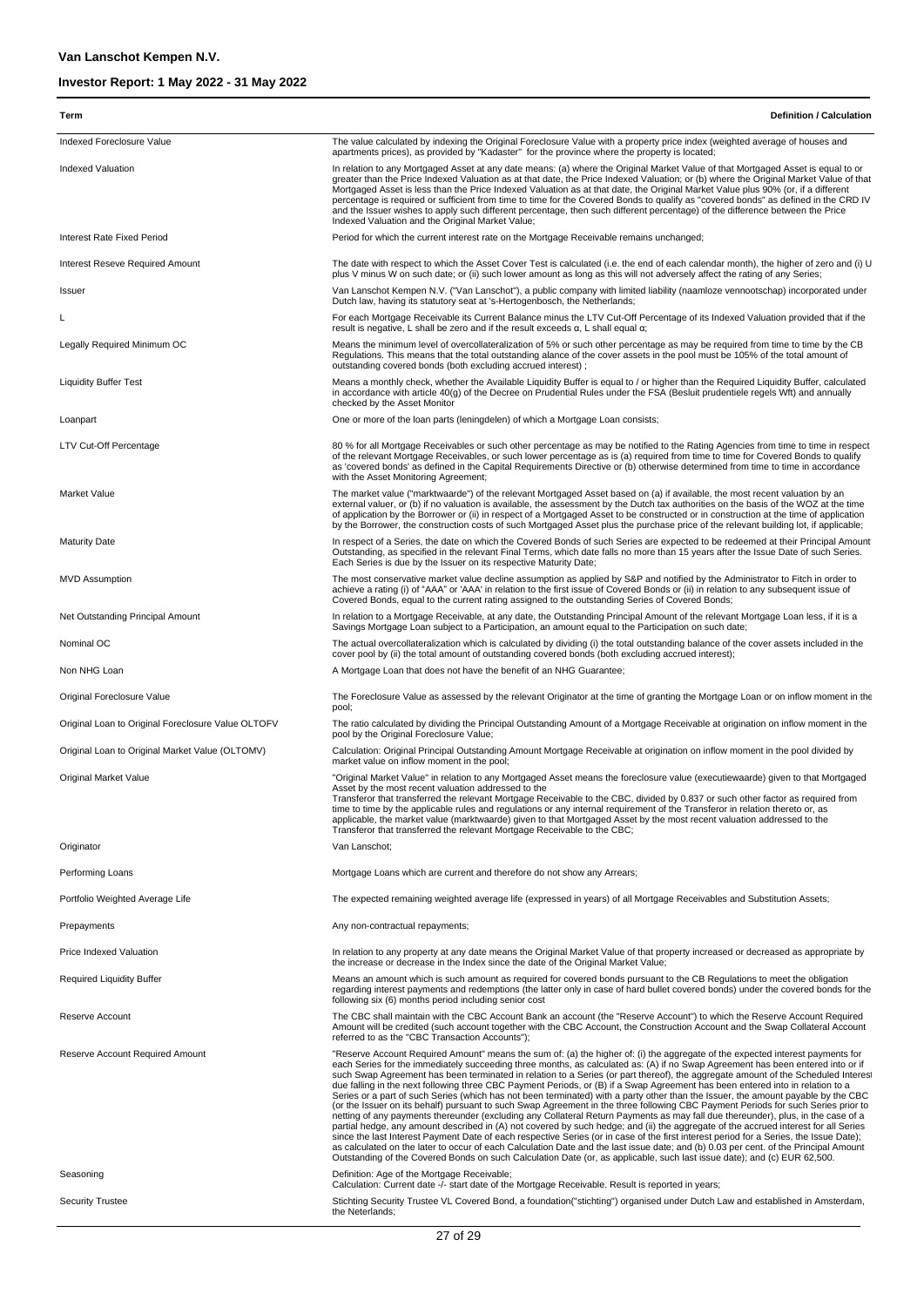| Term                                  | <b>Definition / Calculation</b>                                                                                                                                                                                                                                                                                                                                                                                                                                                                                     |
|---------------------------------------|---------------------------------------------------------------------------------------------------------------------------------------------------------------------------------------------------------------------------------------------------------------------------------------------------------------------------------------------------------------------------------------------------------------------------------------------------------------------------------------------------------------------|
| Selected Mortgage Receivables         | Mortgage Receivables to be sold or refinanced by the CBC pursuant to the terms of the Asset Monitoring Agreement;                                                                                                                                                                                                                                                                                                                                                                                                   |
| Series                                | A Tranche of Covered Bonds together with any further Tranche or Tranches of Covered Bonds expressed to be consolidated and<br>form a single series with the Covered Bonds of the original Tranche and the terms of which are identical (save for the Issue Date<br>and/or the Interest Commencement Date but including as to whether or not the Covered Bonds are listed);                                                                                                                                          |
| Series Weighted Average Life          | The weighted average remaining life (expressed in years) remaining from the relevant date until the relevant Maturity Dates in<br>respect of all outstanding Series;                                                                                                                                                                                                                                                                                                                                                |
| Servicer                              | Van Lanschot:                                                                                                                                                                                                                                                                                                                                                                                                                                                                                                       |
| Set-Off                               | Claim that corresponds to a debt to the same counterparty;                                                                                                                                                                                                                                                                                                                                                                                                                                                          |
| Subordinated Loan Provider            | Van Lanschot:                                                                                                                                                                                                                                                                                                                                                                                                                                                                                                       |
| Substitution Assets Payment Amount    | This means (as determined by the CBC (or the Administrator on its behalf) and such determination, absent manifest error, being<br>final and binding), with respect to each Substitution Asset the sum of the aggregate interest expected to be received up to and<br>including the maturity date of the respective Substitution Asset;                                                                                                                                                                              |
| U                                     | The sum of the aggregate amount of interest payable in respect of all Series of Covered Bonds from the relevant date up to and<br>including the relevant Maturity Date minus any amount of interest to be received under a Portfolio Swap Agreement in connection<br>with a Series of Covered Bonds:                                                                                                                                                                                                                |
| V                                     | The product of: (i) the higher of (a) zero; and (b) the difference between (i) the Portfolio Weighted Average Life and (ii) the Series<br>Weighted Average Life, (ii) the aggregate Principal Amount Outstanding of all Series on the last day of the previous calendar month<br>multiplied by (1 minus the Portfolio Swap Fraction), and (iii) the Weighted Average Series Post Maturity Interest Rate;                                                                                                            |
| Variable Interest Loan Payment Amount | This means (as determined by the CBC (or the Administrator on its behalf) and such determination, absent manifest error, being<br>final and binding), with respect to each outstanding Mortgage Receivable with a variable interest rate, the product of (x) the<br>expected weighted average life (expressed in years) of all Mortgage Loans with a variable interest rate, (y) the Assumed Mortgage<br>Interest Rate; and (z) the aggregate Outstanding Principal Amount of such outstanding Mortgage Receivable; |
| W                                     | The Estimated Portfolio Interest Income;                                                                                                                                                                                                                                                                                                                                                                                                                                                                            |
| Weighted Average Life                 | The estimated average life of the Notes from the Closing Date up to (but excluding) the first Optional Redemption Date based on a<br>Conditional Prepayment Rate ('CPR') of x per cent and the assumption that the Issuer will redeem the notes on the first Optional<br>Redemption Date;                                                                                                                                                                                                                           |
| Weighted Average Maturity             | Definition: The Weighted Average maturity of all Mortgage Receivables held in a Mortgage Backed Security; Calculation:<br>Sumproduct of Current PAO of Mortgage Receivables and Remaining Tenor of Mortgage Receivables divided by the total PAO of<br>all Mortgage Receivables;                                                                                                                                                                                                                                    |
| Х                                     | Not applicable;                                                                                                                                                                                                                                                                                                                                                                                                                                                                                                     |
| Y                                     | Not applicable;                                                                                                                                                                                                                                                                                                                                                                                                                                                                                                     |
| Ζ                                     | An amount equal to the Interest Reserve Required Amount;                                                                                                                                                                                                                                                                                                                                                                                                                                                            |
| α                                     | for each Mortgage Receivable the lower of its Current Balance and the sum of elements (i) to (vi) in accordance with section 15<br>page 163 of the Base Prospectus, to the extent applicable to it;                                                                                                                                                                                                                                                                                                                 |
| β                                     | For each Mortgage Receivable the lower of (i) the LTV Cut-Off Percentage of its Indexed Valuation and (ii) minus L;                                                                                                                                                                                                                                                                                                                                                                                                 |